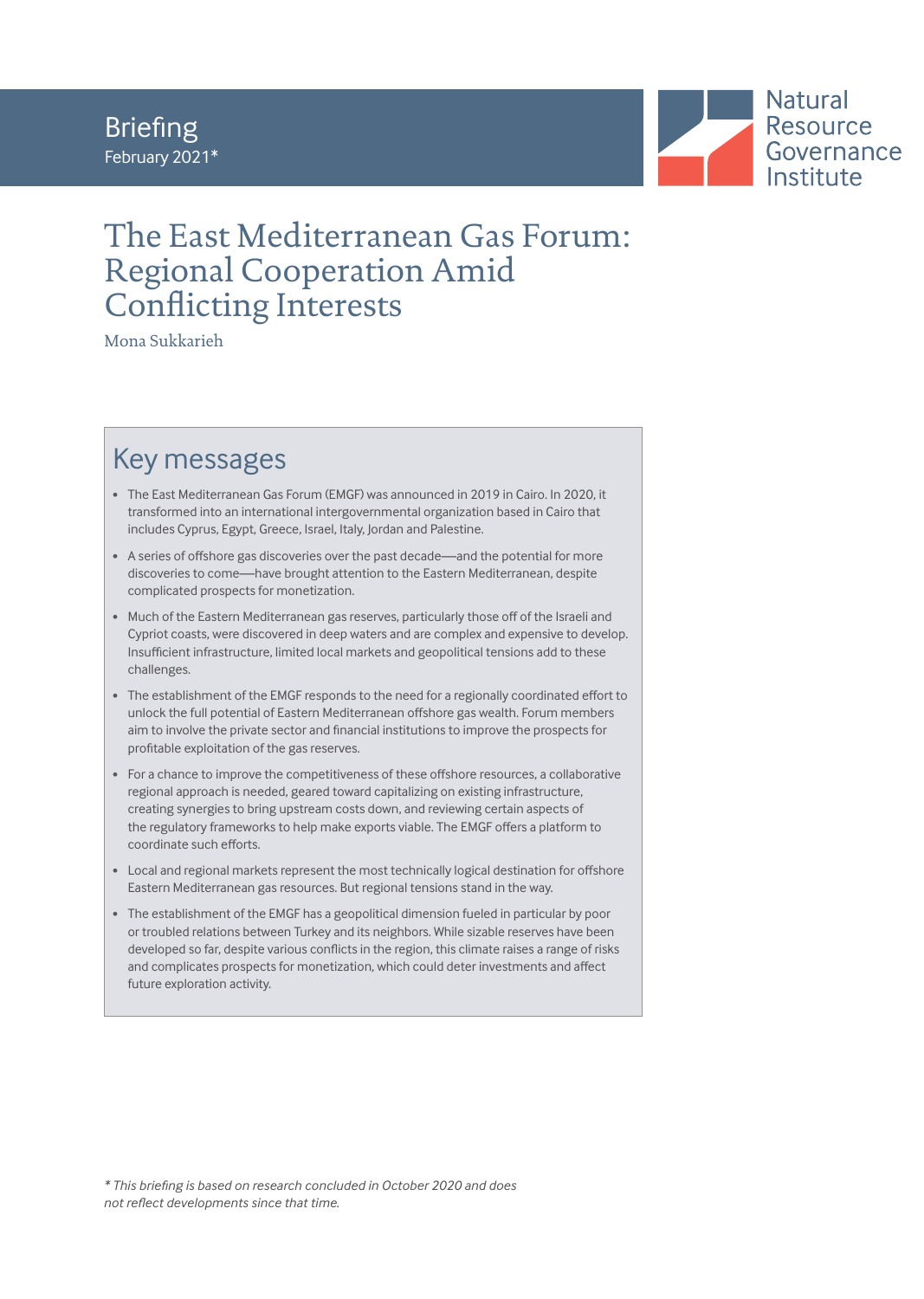## Introduction

Over a decade after the first major gas discoveries in the Levant Basin, and a year after a first meeting in Cairo on 14 January 2019, representatives of Cyprus, Egypt, Greece, Israel, Italy, Jordan and the Palestinian Authority met for a third time in Cairo on 16 January 2020 to finalize the framework for launching the East Mediterranean Gas Forum (EMGF) as an international intergovernmental organization based in Cairo. In addition to representatives from the seven founding members, the January 2020 ministerial meeting was attended by representatives from the European Union (EU) and the World Bank, as well as representatives from France and the United States who requested to join the forum, respectively as a member and as a permanent observer.

The discovery of sizable natural gas reserves off the coasts of Cyprus, Egypt and Israel over the past decade, and the potential for more discoveries to come, has turned the spotlight on the Eastern Mediterranean, a geographic space that is being increasingly referred to as such, a subregion with its own set of players, stakes and rivalries.

In 2010, the United States Geological Survey estimated that the Levant basin and Nile Delta basin could hold a mean of 122 and 223 trillion cubic feet of recoverable gas respectively.1,2 On paper, the combined estimates have the potential to turn the Eastern Mediterranean into an energy hot spot. In reality, and while sizable reserves have been developed, the past decade has also revealed considerable challenges in exploiting part of this newly found resource wealth.

These challenges are multidimensional. Much of these reserves, particularly those off the Israeli and Cypriot coasts, were discovered in deep waters and are complex and expensive to extract. Insufficient infrastructure, limited local markets and geopolitical tensions add to these challenges. At times, the management of the sector at a national level may have also contributed to further complicating the monetization process.

Future exploration activity – since much of the region's resources have yet to be discovered – depends on enhancing monetization capabilities. EMGF's establishment responds to the need for a regionally coordinated effort to unlock the full potential of the Eastern Mediterranean offshore gas wealth.

The paper starts by providing a quick overview of the EMGF, its objectives and internal working mechanisms, and its first efforts to assess– with the aim of improving– prospects for monetization. It then explores the geopolitical dynamics with a focus on mapping perceptions of threats emanating from various regional actors, as these dynamics have played a role in the establishment and membership of the Forum. In the third and last part, the paper focuses on bringing offshore Eastern Mediterranean gas to market.

<sup>1</sup> C.J. Schenk, M.A. Kirschbaum, R.R. Charpentier, T.R. Klett, M.E. Brownfield, J.K. Pitman, T.A. Cook and M.E. Tennyson, "Assessment of undiscovered oil and gas resources of the Levant Basin Province, Eastern Mediterranean" U.S. Geological Survey Fact Sheet 2010-3014, 2010. www.pubs.usgs.gov/fs/2010/3014/ pdf/FS10-3014.pdf

<sup>2</sup> C.J. Schenk, M.A. Kirschbaum, R.R. Charpentier, T.R. Klett, M.E. Brownfield, J.K. Pitman, T.A. Cook and M.E. Tennyson, "Assessment of undiscovered oil and gas resources of the Nile Delta Basin Province, Eastern Mediterranean", U.S. Geological Survey Fact Sheet 2010-3027, 2010. www.pubs.usgs.gov/fs/2010/3027/ pdf/FS10-3027.pdf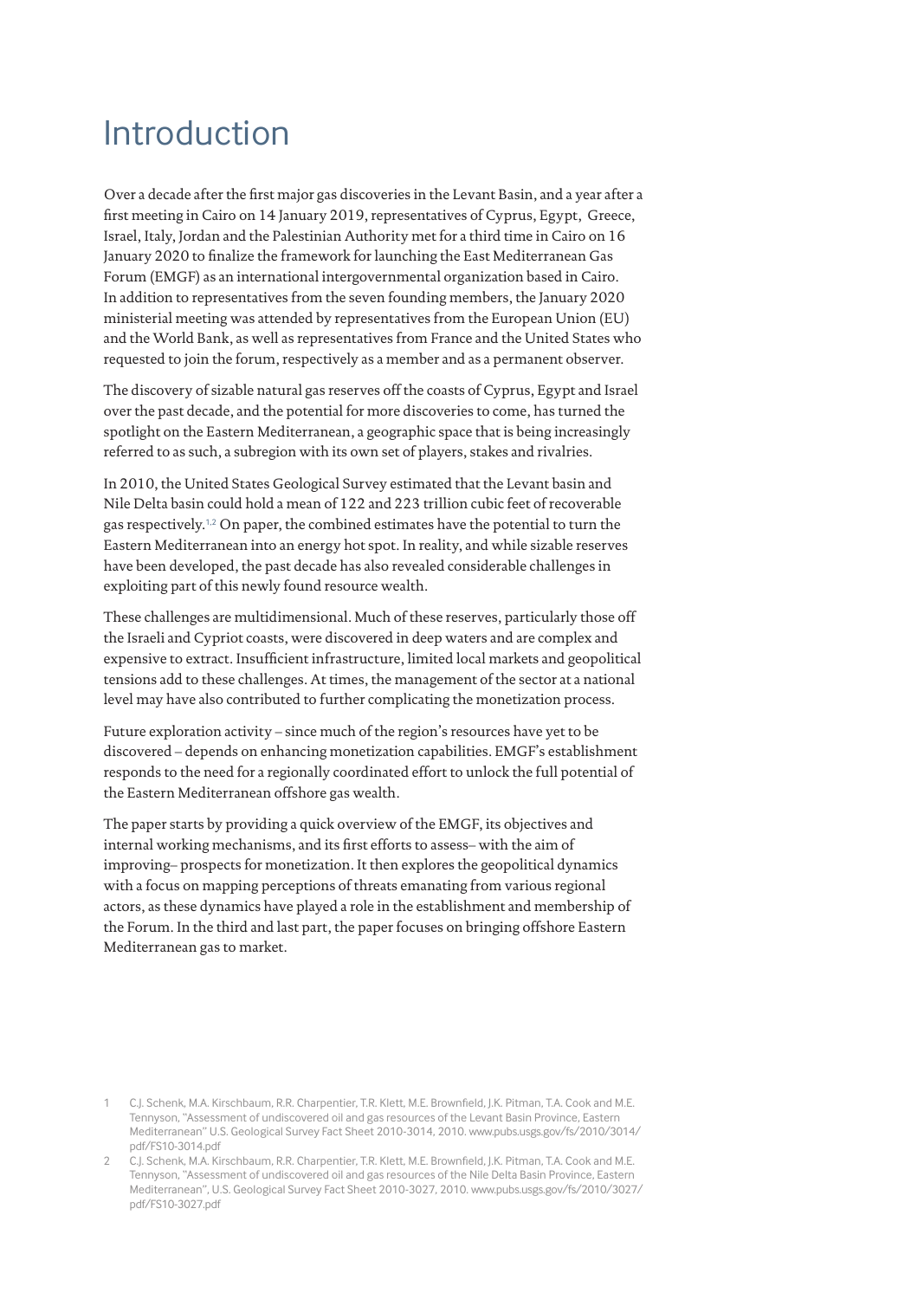# I. Overview of the EMGF

According to the Cairo Declaration released on 14 January 2019 at the end of the first ministerial meeting, the EMGF will serve as a platform "to foster cooperation and initiate a structured and systematic policy dialogue on natural gas, potentially leading to the development of a sustainable regional gas market."<sup>3</sup> Its main objectives include:

a. Assist the creation of a regional gas market that benefits the members through security of supply and demand, optimized resource development and infrastructure cost, competitive pricing, and improved commercial relationships;

b. Ensure security of supply and demand for the Members, optimize resource development, utilize efficiently existing and new infrastructure, ensure competitive pricing, and promote improved commercial relationships;

c. Foster cooperation, by creating a structured and systematic dialogue on natural gas, including regional natural gas policies;

d. Promote, on the basis of international law, a higher understanding of the interdependency and the potential benefits of cooperation through dialogue among its Members;

e. Support producing countries, and countries with gas reserves in the region, in their efforts to monetize their existing and future reserves, through fostering cooperation among them, and with the transit and consuming countries in the region; utilizing the existing infrastructure and developing more infrastructure options to accommodate the existing and future discoveries.

f. Help consumer countries in their endeavors to secure their needs, and together with the transit countries formulate the gas policies in the region, thereby enabling sustainable partnership among key players across the gas value chain.

g. Ensure the environmental sustainability of gas exploration, production, transportation and infrastructure building, and promote gas integration with other energy resources, notably renewables, and in the power grid.

The forum's *raison d'être* is to provide a platform for dialogue and to facilitate coordination primarily among the countries of the region, and between them and various stakeholders, including companies operating in the Eastern Mediterranean, financial institutions and potential customers and investors.

The EMGF established various bodies and committees, which meet throughout the year to advance and support the Forum's mission. These include:

- A ministerial committee composed of the ministers in charge of energy affairs in each of the Forum's member states. It is the highest-level body within the EMGF, tasked with defining the organization's policies. The ministerial committee has met on three occasions in Cairo in January 2019, July 2019 and January 2020. In a virtual ceremony in September 2020, the members signed a foundation charter establishing the EMGF as an international organization.
- A high-level working group composed of representatives from each of the Forum's member states was tasked with executing the activities of the Forum and ensuring technical consultations among the members throughout the year. It met for the sixth time in May 2020.
- The Gas Industry Advisory Group (GIAG, sometimes also referred to as the Gas Industry Advisory Committee, GIAC) is an expert group providing consulting services to the Forum that brings together regulatory authorities and state-owned

<sup>3</sup> Cairo Declaration establishing the East Mediterranean Gas Forum, Cairo, 14 January 2019. www.pio.gov. cy/en/press-releases-article.html?id=5590#flat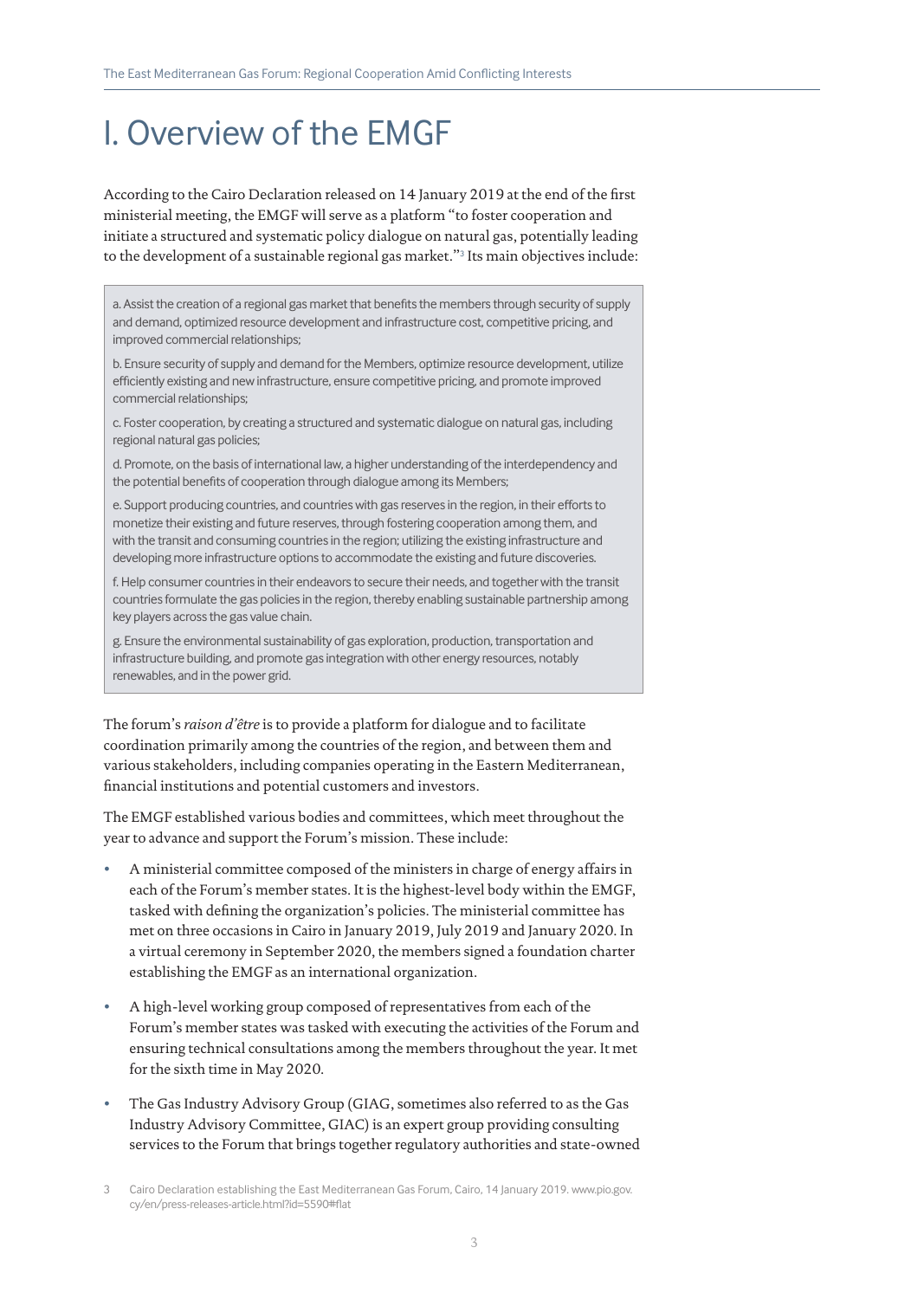companies from member states, private sector companies and international financial institutions. The GIAG held its third meeting in May 2020.

• In addition, there are technical, economic and organizational subcommittees placed under the GIAG. These subcommittees develop their own work plans in accordance with the GIAG's guidelines and contribute to its overall working program.

Ultimately, the purpose of the EMGF is to facilitate the exploitation of the Eastern Mediterranean's natural gas reserves by leveraging existing infrastructure, and to encourage future exploration activity– since much of the region's resources remain undiscovered– by involving the private sector and financial institutions in an effort to enhance monetization capabilities. Indeed, improving prospects for monetization is key for attracting investors and encouraging future exploration activity. This is a main area where the EMGF can bring added value.

A key item on the agenda of the third ministerial meeting held in Cairo in January 2020 was the presentation of a World Bank-funded "EMGF Strategic Roadmap towards a Master Concept for a Phased Gas Infrastructure Corridor." The study focuses on the seven EMGF member states and examines current and projected gas demand/supply and assesses monetization options and potential transportation and processing infrastructure under various supply and demand scenarios.<sup>4</sup>

According to the study, current natural gas demand in the seven member states is likely to exceed 13 billion cubic feet (Bcf) per day in 2020, even taking into account coronavirus pandemic impacts. Demand is projected to grow substantially out to 2030 and, despite the potential adoption of energy efficiency measures and a higher penetration of renewables, it is still anticipated to continue its growth out to 2040 to land in the range of 17 to 20 Bcf per day.<sup>5</sup>

On the supply side, public domain data illustrates that the seven EMGF members currently produce in the range of 8 to 10 Bcf per day depending on availability of key facilities. Supplies are projected to peak at 13.4 Bcf per day in 2028, likely below current demand levels. The region needs a substantial Zohr-like discovery and development every two to three years to satisfy its natural gas demand.<sup>6</sup>

Theoretically then, there is a sufficient market within the seven EMGF member states to absorb the region's gas production, provided that there are commercially viable and geopolitically feasible export options to reach customers. The scope of this study is limited to the seven EMGF member states, some of which are technically hard to reach, and ignores nearby markets that may be within reach but remain to this day politically inaccessible. (See part III.)

*Theoretically there is a sufficient market within the seven EMGF member states to absorb the region's gas production, provided that there are commercially viable and geopolitically feasible export options to reach customers.*

- 4 The study was prepared by GaffneyCline, a global consultancy founded in 1962, which specializes in the oil and gas industry.
- 5 Ryan Pereira, interview with author, 7 July 2020. Pereira is Global Director Gas & LNG at GaffneyCline.<br>6 Ibid.

6 *Ibid*.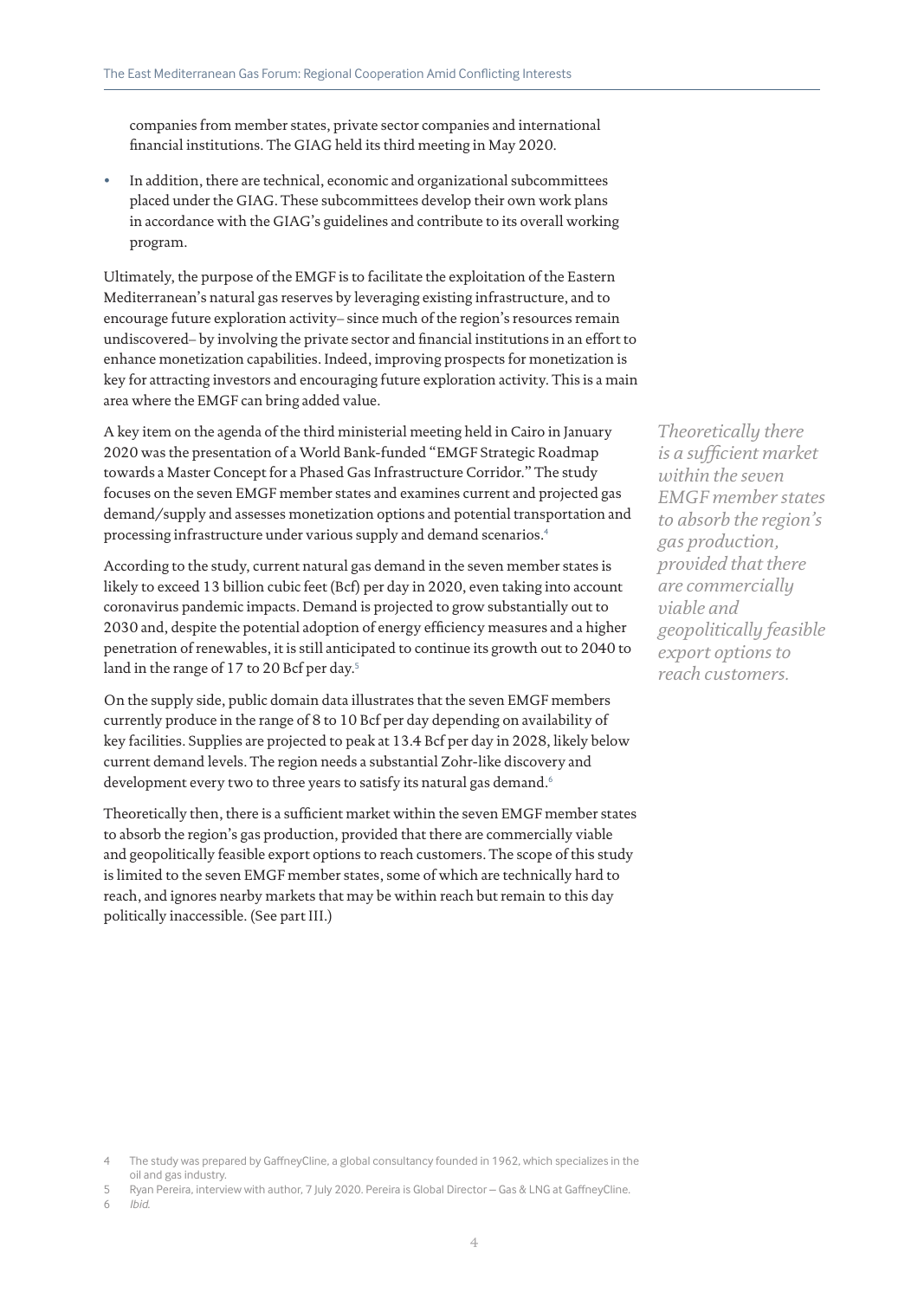# II. Geopolitical dimensions

The discovery of offshore gas resources in the Eastern Mediterranean added a new layer of complexity to a region already marred with decades-old conflicts. Gradually, it provoked a reconfiguration of alignments and set off new intra-regional dynamics in the Eastern Mediterranean. The EMGF reflects these new regional dynamics.

From the onset, the absence of three Eastern Mediterranean countries from the EMGF—Lebanon, Syria and Turkey—is evident. If Syria's international engagement was reduced to a minimum as a result of the ongoing conflict, Lebanon was indeed invited to join the EMGF on more than one occasion. The Lebanese government refused, pointing out that Israel's presence prevents it from joining the Forum, although Lebanon and Israel share membership in other regional intergovernmental organizations such as the Union for the Mediterranean. However, the EMGF founding members appear to have deliberately excluded Turkey, although the EMGF keeps the door open for other countries to join at a later stage after completing membership procedures.

The Forum's establishment therefore has an undeniable geopolitical dimension fueled in particular by poor or troubled relations between Turkey and its neighbors, Cyprus, Egypt, Greece and Israel.

From their perspective, each of these countries has found itself at the receiving end of a more assertive Turkish foreign policy over the past decade, which has prompted a realignment in the region to balance against perceived Turkish threats.

Laying out how each of these actors perceive threats to their interests is the first step towards understanding their behavior.

#### CYPRIOT PERSPECTIVE

Beyond the critical Cyprus dispute, offshore exploration in the Cypriot Exclusive Economic Zone (EEZ) presents another major point of contention between Nicosia and Ankara. Between 2003 and 2010, Turkey has denounced all the maritime border agreements signed by Cyprus with its neighbors, Egypt, Lebanon and Israel, and lobbied these countries to reject them on the grounds that: (1) the current Republic of Cyprus is not competent to represent Cyprus as a whole, and thus cannot sign international agreements on its behalf; and that (2) islands' capacity to generate maritime zones should be limited compared to continental land masses. Turkey therefore claims that certain parts of the Cypriot EEZ fall within its continental shelf and others under the jurisdiction of the Turkish Republic of Northern Cyprus (TRNC).

This explains why Ankara rejects exploratory activity in the Cypriot EEZ. Since 2008, it has made a point to monitor, and sometimes harass, surveyors and drillships conducting operations in Cypriot waters. On at least two occasions, it went as far as blocking their work: in 2008, the Turkish navy forced two surveyors to retreat within the territorial waters of the island<sup>7</sup>, and most notably in 2018 it prevented a drillship leased by ENI from reaching its drilling target in Block 3, which led the Italian company to abandon its program.<sup>8</sup>

*The forum's establishment has an undeniable geopolitical dimension fueled in particular by poor or troubled relations between Turkey and its neighbors, Cyprus, Egypt, Greece and Israel.*

<sup>7</sup> Reuters, "Cyprus complain Turks harass ships exploring for oil", 24 November 2008. www.reuters.com/ article/cyprus-exploration-protest-idUKLO70174320081124

<sup>8</sup> M. Kambas, "Standoff in high seas as Cyprus says Turkey blocks gas drill ship", Reuters, 11 February 2018. www.reuters.com/article/us-cyprus-natgas-turkey-ship-idUSKBN1FV0X5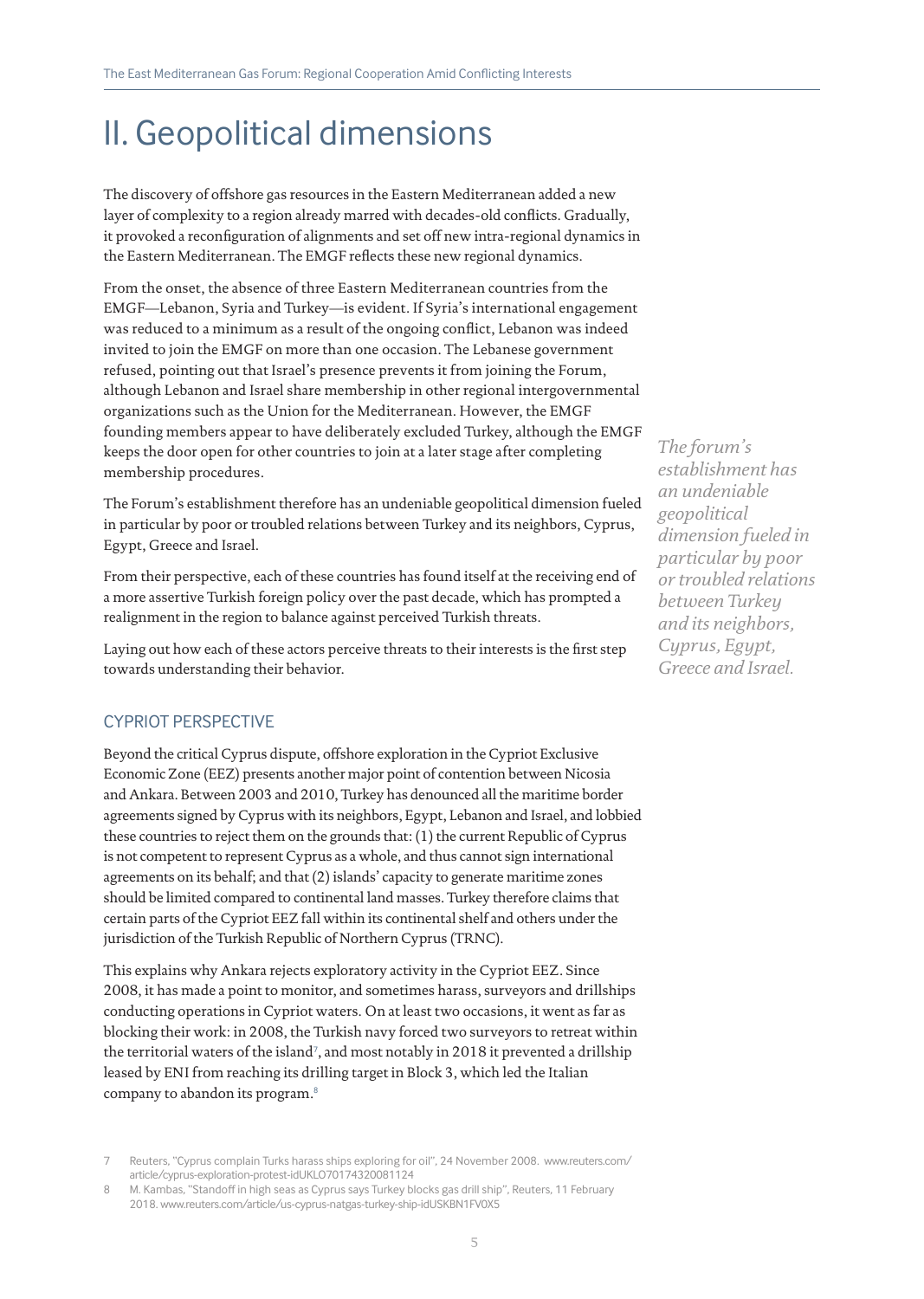Turkey escalated its activities further in 2019 by ramping up drilling operations around Cyprus, in areas it claims as either falling within its continental shelf or under the jurisdiction of the TRNC.<sup>9</sup>

#### EGYPTIAN PERSPECTIVE

In 2013, the ousting of President Mohammad Morsi, a year after the leader of the Muslim Brotherhood was elected in a democratic poll, severely strained relations between Cairo and Ankara, as the Muslim Brotherhood is considered ideologically close to the Justice and Development Party founded by Recep Tayyip Erdoğan. By arguing that the current Egyptian regime was established after a military coup against the democratically elected Morsi, Erdoğan in effect denied its legitimacy. In August 2013, Turkey called on the UN Security Council to impose sanctions on Egypt and continues to criticize the current Egyptian leadership while expressing support for the Muslim Brotherhood and calling for the release of all political prisoners in Egypt. Cairo views such interference in internal affairs as extremely provocative.

More recently, Turkey's intervention in Libya is perceived as a "major threat" by Cairo, as it threatens to destabilize Egypt's security.10 Ankara's advances in the neighboring country prompted Egyptian President Abdel Fattah Al-Sisi to declare the Libyan cities of Sirte and Jufra a "red line" in a speech on 20 June 2020, threatening a direct intervention in Libya should it be transgressed.<sup>11</sup>

#### GREEK PERSPECTIVE

Turkey's relationship with Greece is similarly tense, with frequent confrontations in the Aegean, repeated violations of Greek airspace, renewed claims to Greek isles and more.12 In his first visit to Greece as Turkish President in 2017, Erdoğan claimed that the Treaty of Lausanne, which, among others, defined the borders of the modern Turkish Republic with Greece, must be reconsidered—in effect calling to redraw the borders—and raised concerns about the Turkish minority in Greece.<sup>13</sup>

Turkey also objects Greece's rights to exploit energy resources in certain parts of its waters that are far from the Greek mainland. On 27 November 2019, President Erdoğan and the head of the Tripoli-based, UN-backed government in Libya Fayez al-Serraj signed a memorandum of understanding (MoU) on the "delimitation of maritime jurisdictions."14 The deal ignores the presence of Greek islands, including Crete, Karpathos and Rhodes, along the corridor between Libyan and Turkish coasts. This reflects Ankara's longstanding position that islands' capacity to generate maritime zones should be limited compared to states with longer coastal fronts.<sup>15</sup>

- 9 P. Stevenson, "Turkey Ups Cyprus Ante By Drilling South Of The Island", *Middle East Economic Survey*, 11 October 2019. www.mees.com/2019/10/11/geopolitical-risk/turkey-ups-cyprus-ante-by-drilling-southof-the-island/efc59190-ec40-11e9-860d-5b142cfc7484
- 10 A. Al-Rashed, "Libya and the Egyptian-Turkish Confrontation", Asharq Al-Awsat, 23 January 2020. english. aawsat.com//home/article/2095701/abdulrahman-al-rashed/libya-and-egyptian-turkish-confrontation
- 11 S. Magdy and A. Wilks, "Egyptian president says Libyan city Sirte a 'red line'", Associated Press, 20 June 2020. on: apnews.com/article/849b1049742450459e04b4806f52a072
- 12 E. Papastavridis, "The Greek-Turkish Maritime Disputes: An International Law Perspective", Hellenic Foundation for European & Foreign Policy (ELIAMEP), Policy Paper #36, July 2020. www.eliamep.gr/wpcontent/uploads/2020/07/Policy-paper-36-Papastavridis-final-10.07.pdf
- 13 BBC, "Turkey's Erdogan calls for border treaty review in Greece visit", 7 December 2017. www.bbc.com/ news/world-europe-42265260
- 14 D. Butler and T. Gumrukcu , "Turkey signs maritime boundaries deal with Libya amid exploration row", Reuters, 28 November 2019. www.reuters.com/article/us-turkey-libya-idUSKBN1Y213I
- 15 Ç. Erciyes, "Outstanding Issues in the Eastern Mediterranean and the Aegean Sea Turkey's Views and Policies", Republic of Turkey – Ministry of Foreign Affairs, 13 February 2020. www.mfa.gov.tr/site\_media/ html/Outstanding-Issues-in-the-Eastern-Mediterranean-and-the-Aegean-Sea-Turkey-s-Views-and-Policies.pdf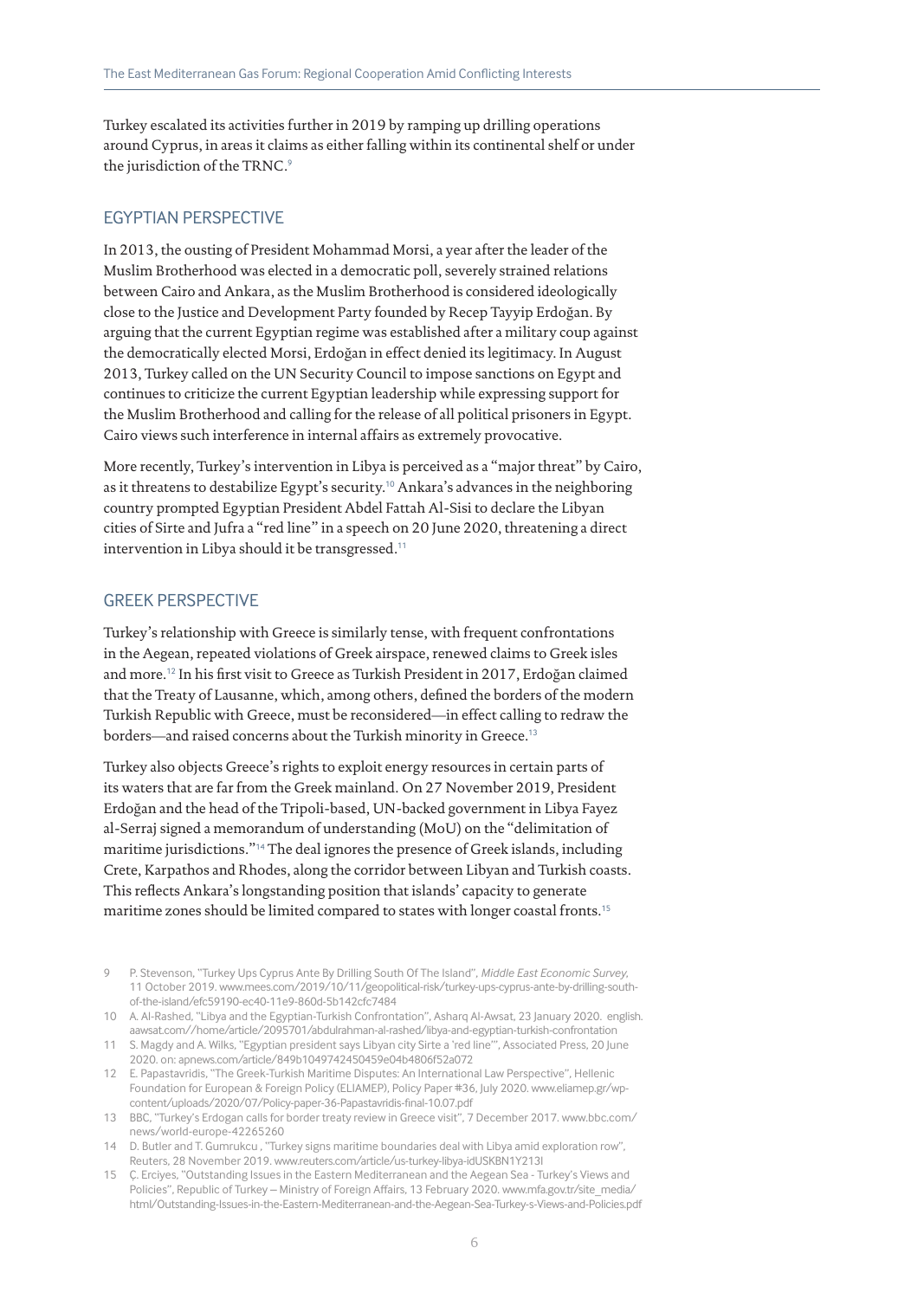Ankara went further and, on 30 May 2020, the Turkish government's gazette published a map showing offshore blocks sought by the Turkish Petroleum Corporation (TPAO) for exploration purposes.<sup>16</sup> According to a statement released by the Greek Foreign Minister Nikos Dendias on the first of June 2020, the map ignores the presence of Greek islands and their effect on maritime zones and encroaches on Greece's continental shelf. The statement stresses that Greece is "fully prepared to respond to this provocation as well, should Turkey decide in the end to go through with it."<sup>17</sup>

#### ISRAELI PERSPECTIVE

The once-strategic relationship between Israel and Turkey has gradually deteriorated over time, particularly after Israel launched operation Cast Lead against Hamas in Gaza in 2008-2009, and the Mavi Marmara incident in 2010. Relations between the two countries never fully recovered, even after the US-brokered Israeli apology to Turkey in 2013 and the normalization of relations in 2016 (partly motivated by energy cooperation).<sup>18</sup>

The situation deteriorated again two years later. In May 2018, the Israeli army used live fire and killed over 50 Palestinians in Gaza protesting the US decision to move the American embassy to Jerusalem. Erdoğan accused Israel of carrying out a genocide and expelled the Israeli ambassador from Turkey and withdrew the Turkish ambassador from Tel Aviv. He later accused Israel of apartheid. This series of statements and actions were viewed as deeply hostile by Israel.<sup>19</sup>

Soured relations with Turkey led to Israel's deeper engagement with both Cyprus and Greece over the past decade on multiple levels.<sup>20</sup> However, so far Israel appears to refrain from going the extra mile that would completely undermine its relations with Ankara.

#### TURKISH PERSPECTIVE

From its own perspective, Turkey also perceives that its core strategic interests in the region are threatened by its neighbors and is further alarmed by increased coordination among them.

Chief among Ankara's concerns is being *de facto* locked in maritime boundaries it has always fought and rejected.21 At issue is the effect of islands on maritime boundary delimitations. The UN Convention on the Law of the Sea grants islands that are not mere "rocks which cannot sustain human habitation or economic life of their own" the right to generate maritime zones, although they are not always accorded full effect. Depending on the interpretation, this could greatly limit Turkey's influence in

- 16 V. Nedos, "Turkey planning hydrocarbon exploration near Greek islands", *EKathimerini*, 1 June 2020. www.ekathimerini.com/253258/article/ekathimerini/news/turkey-planning-hydrocarbon-exploration-neargreek-islands
- 17 Hellenic Republic, Ministry of Foreign Affairs, "Statement by the Minister of Foreign Affairs, Nikos Dendias, on the publication in Turkey's Government Gazette of applications submitted to the Turkish government for granting of exploration and exploitation permits to the Turkish Petroleum Corporation", 1 June 2020. www.mfa.gr/en/current-affairs/top-story/statement-by-the-minister-of-foreign-affairs-nikosdendias-on-the-publication-in-turkeys-government-gazette-of-applications-submitted-to-the-turkishgovernment-for-granting-of-exploration-and-exploitation-permits-to-the-turkish-petroleum-corporation.html
- 18 For more on Israeli-Turkish relations see: S. Efron, "The Future of Israeli-Turkish Relations", Rand Corporation, 2018. www.rand.org/content/dam/rand/pubs/research\_reports/RR2400/RR2445/RAND\_ RR2445.pdf
- 19 T. Karadeniz and T. Gumrukcu, "Turkey and Israel expel envoys over Gaza violence", Reuters, 15 May 2018. www.reuters.com/article/us-israel-usa-embassy-turkey-idUSKCN1IG1ZK
- 20 Efron, p. 34
- 21 Erciyes.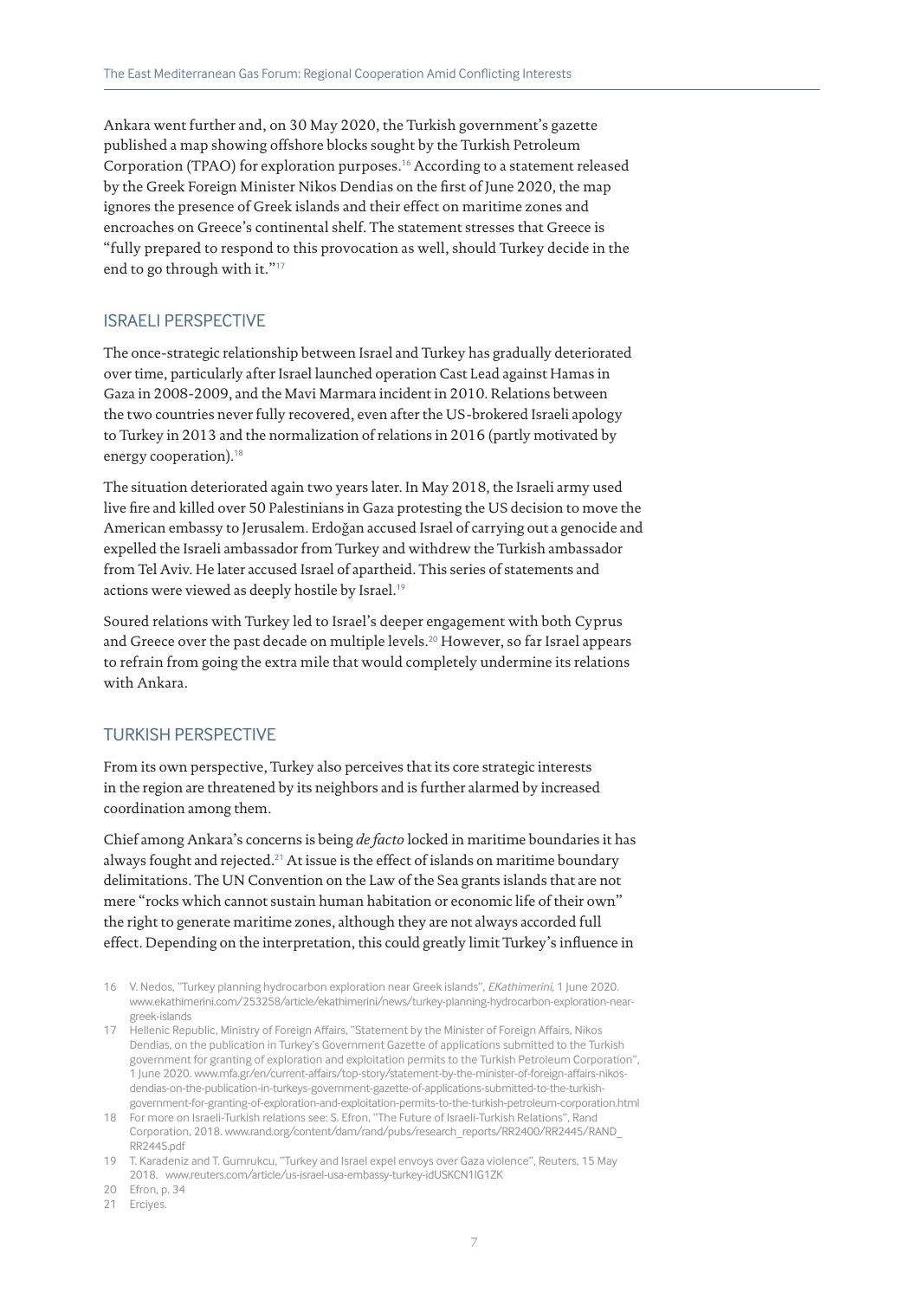certain areas off its coastline22. Therefore, Turkey is strongly determined to respond to what it calls the "maximalist claims" of its neighbors in the Eastern Mediterranean and to a series of *faits accomplis* over the past decade that would ultimately affect its maritime influence in the zone if left unanswered. Given the sensitivity of the issue for Ankara, it might have been a miscalculation to assume Turkey would act with any less determination on this front than it has.

Beyond this vital issue for Turkey, Ankara has strategic interests in Cyprus and claims a historical responsibility to protect the Turkish Cypriot community in the island.<sup>23</sup> Therefore it maintains that Greek and Turkish Cypriots jointly own the island's resources. It also objects to exploratory activities unilaterally undertaken off Cyprus' coasts by what it calls the "Greek Cypriot Administration," which, according to Ankara, is not competent to represent Cyprus as a whole.<sup>24</sup>

And, finally, Turkey does not want to be sidelined from future energy developments in the Eastern Mediterranean. In the first half of the 2010s, Turkey, with its vast market and strategic location, was seen as the most logical route on paper to export newly-discovered gas resources in the Eastern Mediterranean, in particular Israeli gas. Strained relations with Israel and the ongoing dispute with Cyprus, in whose EEZ any pipeline transporting Israeli gas to Turkey has to pass, de facto put on hold any project to export Israeli gas to and via Turkey, before we got to properly examining the feasibility of the option.

Turkey has demonstrated an unwavering resolve to uphold its interests. Ankara has responded to *faits accomplis* by imposing *faits accomplis* of its own. It has conducted reconnaissance and exploratory activities off Cypriot coasts. It has demonstrated its capacity for causing nuisance by thwarting ENI's drilling program in Block 3 in 2018, thus raising the risks for any future drilling activity in the Cypriot EEZ, and by signing an MoU on the "delimitation of maritime jurisdictions" with Libya crafting a corridor through the Eastern Mediterranean and adding further complications to a project that was already riddled with challenges, the EastMed pipeline project.<sup>25,26</sup>

Regardless of the legality of these Turkish measures, Ankara has, *de facto*, imposed itself as an actor to reckon with in natural gas related developments in the Eastern Mediterranean. Despite wide opposition to a series of Turkish actions in the Eastern Mediterranean, Turkey is still perceived in Europe and in the United States as a necessary partner. This explains why, despite condemnation, actual counter measures taken by the EU or the U.S. were not of a nature to deter Ankara.<sup>27</sup>

This perceived leverage has given Turkey a comfortable margin of maneuver to establish *faits accomplis* with the objective of strengthening its hand in any future talks when the time for dialogue comes. Turkey is acting as a spoiler precisely to impose itself as a player that cannot be sidelined from the region's energy developments.28 Its ultimate objective is not to thwart, but to join, the region's

- 22 UN General Assembly, "The United Nations Convention on the Law of the Sea", Part VIII, Article 121. www.un.org/Depts/los/convention\_agreements/texts/unclos/part8.htm
- 23 R. Bryant and M. Hatay, "Turkish Perceptions of Cyprus 1948 to the Present", PRIO Cyprus Centre, PCC Report 1/2015. library.fes.de/pdf-files/bueros/zypern/13468.pdf
- 24 Republic of Turkey, Ministry of Foreign Affairs, "Greek Cypriot's Unilateral Activities in The Eastern Mediterranean", Foreign Policy, Main Issues. www.mfa.gov.tr/greek-cypriot\_s-unilateral-activities-in-theeastern-mediterranean.en.mfa
- 25 Kambas.
- 26 Butler, Gumrukcu
- 27 Havva Kara Aydın, "Turkey slams EU sanctions over E. Mediterranean drilling", Anadolu Agency, 28 February 2020. www.aa.com.tr/en/turkey/turkey-slams-eu-sanctions-over-emediterraneandrilling/1748463
- 28 Abderahman Salah, interview with author, 12 June 2020. Ambassador Salah is the former Ambassador of the Arab Republic of Egypt to Turkey (2010-2013). He gave his insights for this paper in his personal capacity. His views do not necessarily represent the Egyptian government's policy.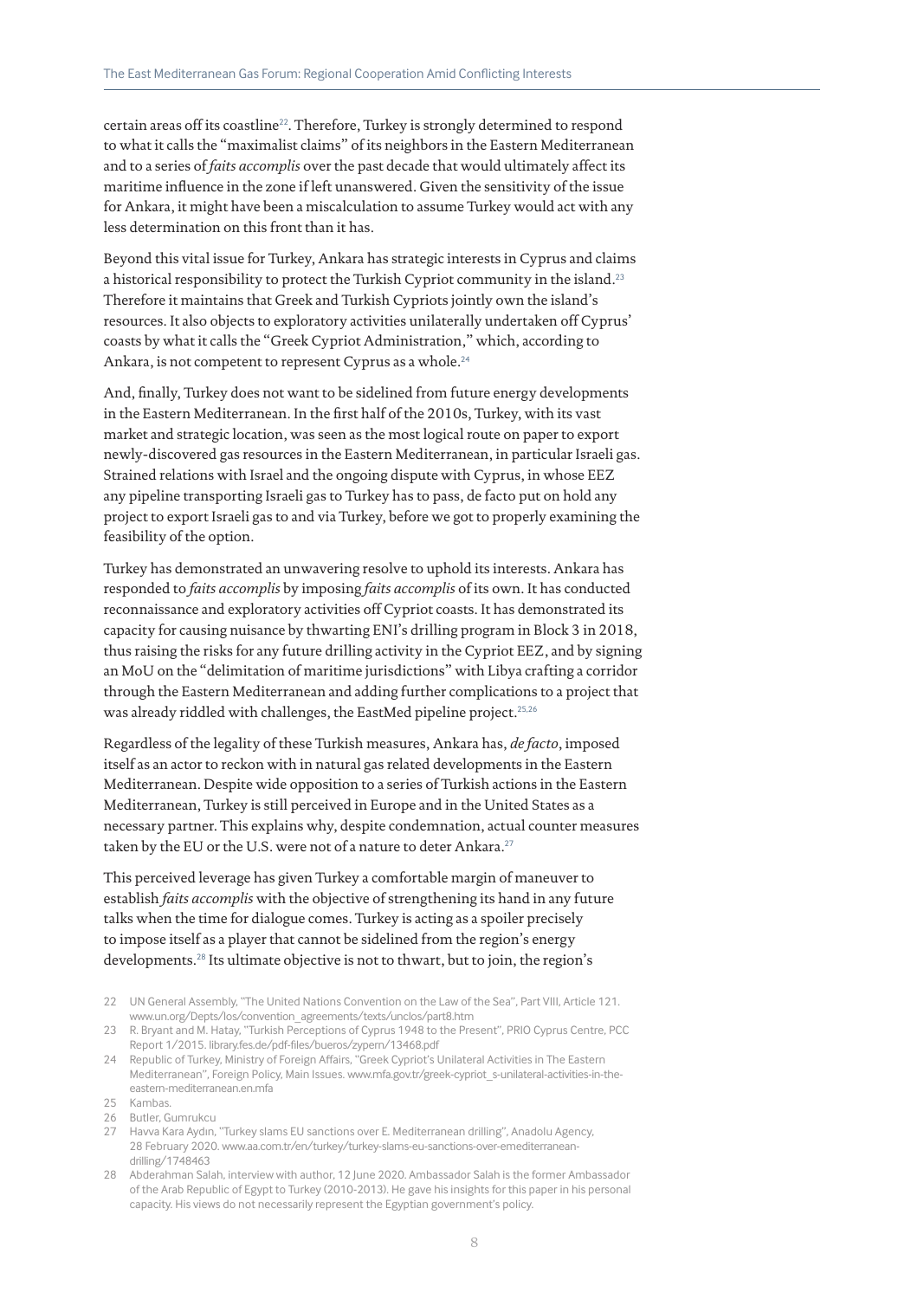energy developments— as it believes it is best placed to act as a conduit for Eastern Mediterranean offshore resources—but with rules it finds comfortable.<sup>29</sup>

In the meantime, the various actors appear to be on a quest to optimize their positions in eventual negotiations, when the time for dialogue comes. After the August 2020 naval show of force, the way forward requires a bold diplomatic effort.

These and other disputes and conflicts in the region—the conflict in Syria and a permanent state of tension on the Lebanese Israeli border—present additional challenges to monetizing the region's offshore gas resources.

<sup>29</sup> Republic of Turkey, Ministry of Foreign Affairs, "QA-1, 2 January 2020, Statement of the Spokesperson of the Ministry of Foreign Affairs, Hami Aksoy, in Response to a Question Regarding the Signature of the Agreement on the EastMed Project", 2 January 2020. www.mfa.gov.tr/sc\_-1\_-eastmed-projesineili%C5%9Fkin-anlasmanin-imzalanmasi-hk-sc.en.mfa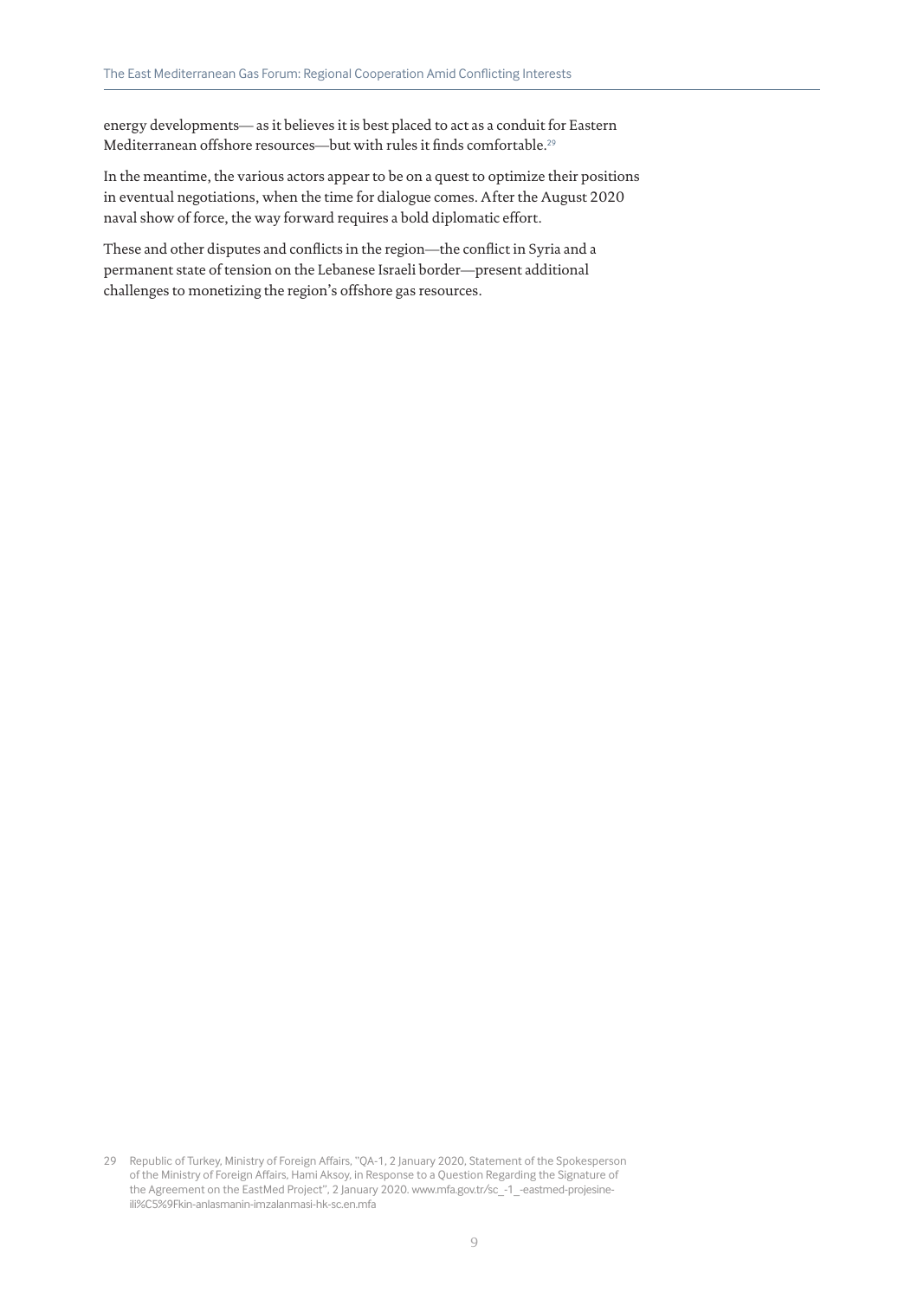### III. Bringing offshore Eastern Mediterranean gas to market

The past decade has revealed a promising resource potential in the Eastern Mediterranean and at the same time challenges in converting part of this potential into exploitable commodities. Tamar– Israel's first large gas field discovered in 2009– was developed and brought on stream rapidly, owing to the availability of a local market that was ready to absorb the gas after the interruption of Egyptian supplies.<sup>30</sup> Conversely, it took a decade to achieve first gas from Leviathan, Israel's largest gas field discovered in 2010.<sup>31</sup> Cyprus made its first gas discovery, Aphrodite, nine years ago. Despite making two additional discoveries since then, Calypso and Glafcos, the country has yet to exploit its offshore wealth.

Beyond Egypt, the nature of these deep-water discoveries, size of the local markets and limited infrastructure did not grant the countries with this newfound resource wealth the autonomy they needed to fully exploit and export these resources. Geopolitical tensions added to these challenges. In addition, and at a local level, the management of the sector at times led to unintended outcomes further complicating the monetization process. For example, Israel's regulatory hurdles not only delayed the development of Leviathan but also contributed to scaring away investors.<sup>32</sup> Had Australia's Woodside Petroleum acquired a 25 percent stake in Leviathan in 2014 as it initially planned, Israel would have likely avoided the anti-trust saga that unfolded and crippled the Israeli gas sector over the following years.<sup>33</sup>

With increasingly competitive gas markets, a collaborative approach creating synergies among the various players in the region that could result in bringing the costs down and improving regional integration may be needed for a chance to make these resources competitive. The EMGF offers a platform to coordinate such efforts.

Despite its own challenges, Egypt emerged as a natural option to monetize Eastern Mediterranean gas resources owing to its central location, its large market and existing infrastructure and a series of reforms that revived interest in the Egyptian gas sector and ultimately led to major discoveries.<sup>34</sup>

Companies operating in the region as well as governments initially eyed Egypt for its large market, but the discovery of the giant Zohr gas field and the coming on stream of a series of other gas fields allowed the country to achieve self-sufficiency by the end of 2018.35 With narrowing prospects for supplying the Egyptian market in the short to medium term, attention turned to Egypt's large gas export infrastructure. Indeed, the complicated prospects for monetizing Eastern Mediterranean gas resources, in addition to tense relations between Ankara and its neighbors that complicated

- 30 BBC, "Egypt scraps Israel gas supply deal", 23 April 2012. www.bbc.com/news/world-middleeast-17808954
- 31 Reuters, "Israel's Leviathan gas field begins production -companies", 31 December 2019. www.reuters.com/article/israel-natgas-leviathan-idUSL8N2950IA
- 32 S. Henderson, "Israel's Leviathan Gas Challenge and the Consequences of Failure", The Washington Institute for Near East Policy, Policy Alert, 27 October 2015. www.washingtoninstitute.org/policyanalysis/view/israels-leviathan-gas-challenge-and-the-consequences-of-failure
- 33 C. Forster, "Woodside agrees new deal to take 25% of Israel's Leviathan gas field", S&P Global Platts, 7 February 2014. www.spglobal.com/platts/en/market-insights/latest-news/natural-gas/020714-woodsideagrees-new-deal-to-take-25-of-israels-leviathan-gas-field
- 34 M. Ouki, "Egypt a return to a balanced gas market?", The Oxford Institute for Energy Studies, Paper NG 131, June 2018. www.oxfordenergy.org/wpcms/wp-content/uploads/2018/06/Egypt-a-return-to-abalanced-gas-market-NG-131.pdf
- 35 *Egypt Today*, "Ministry: Egypt achieves self-sufficiency in natural gas production", 25 December 2018. www.egypttoday.com/Article/3/62547/Ministry-Egypt-achieves-self-sufficiency-in-natural-gas-production

*Amid increasingly competitive gas markets the EMGF offers a platform to coordinate efforts among the various players in the region to lower costs and improve regional integration.*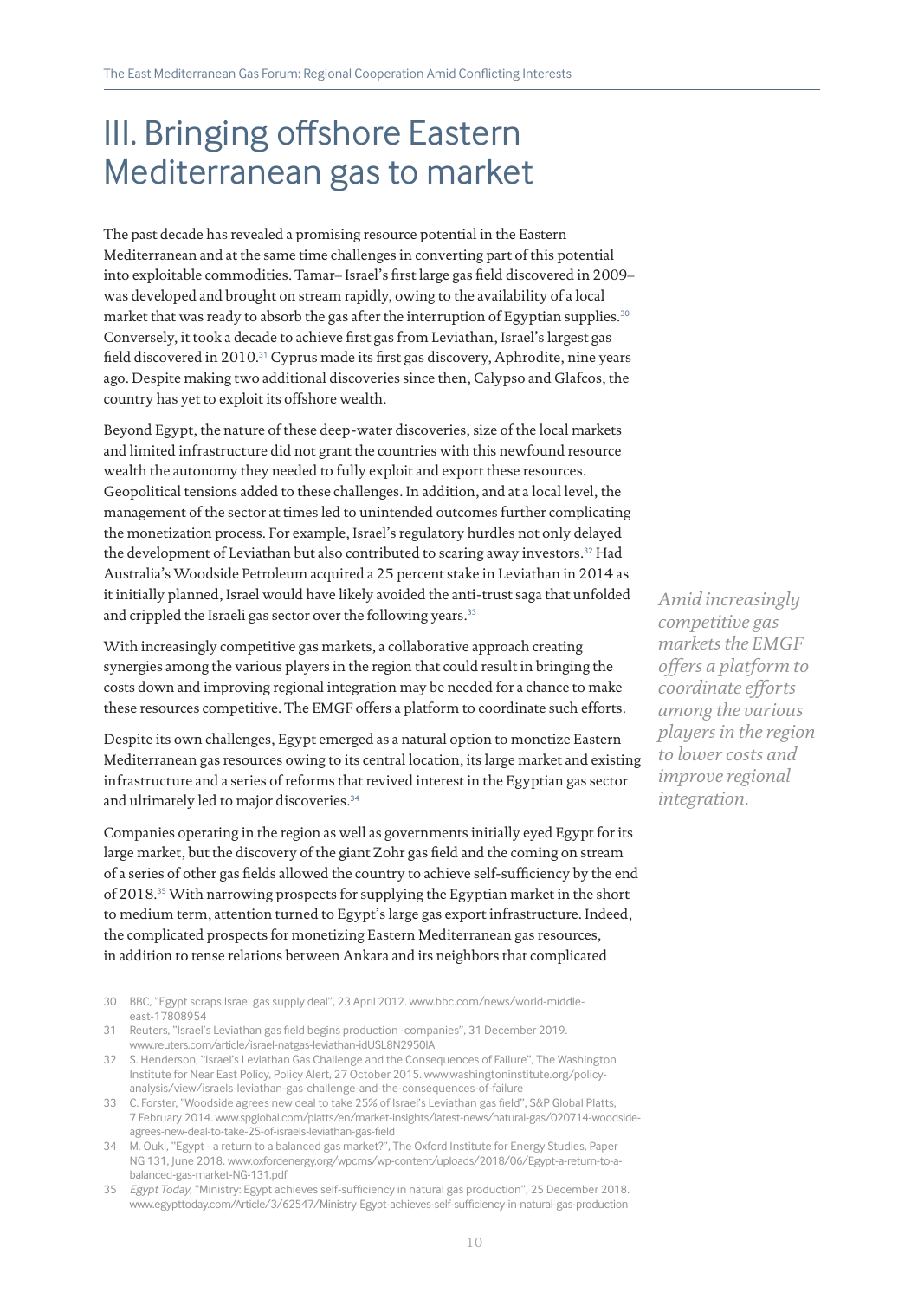prospects for transit via Turkey, directed stakeholders' attention to Egypt, not only as a destination for gas exports, but also as a transit route. In a way, the lack of export infrastructure in the region has provoked an implicit competition between Turkey and Egypt to act as a transit route for the region's resources.

Boosted by developments in 2015, in particular the discovery of the Zohr gas field, Egypt's Ministry of Petroleum laid out an ambitious modernization project for its oil and gas sector in 2016.<sup>36</sup> This project among other things, sets a path to gradually transform Egypt into a regional energy hub. Following the discovery of Zohr, Italy's ENI mentioned the possibility of setting up a hub "aimed at making the Egyptian transport and export facilities also available for the nearby discoveries," bringing together the "resources of Egypt, Cyprus, Israel and at some later point Libya," provided that the countries of the region "are able to define common strategies."37,38,39 Turning Egypt into a hub of some sorts (the nature of which has yet to be defined) has become a recurring subject. While prospects are still uncertain at this stage, Egypt's bid to become a regional energy hub has received initial backing from international partners, including the United States, the EU and the World Bank.<sup>40</sup>

The large infrastructure in question, which allows Egypt to receive, distribute and export volumes of natural gas, includes two liquefaction plants (Idku and Damietta), a floating storage and regasification unit, two cross-border pipelines<sup>41</sup> and a local transmission network.

In particular, the two liquified natural gas (LNG) terminals in Idku and Damietta, which have a total capacity of 12.2 million tons per annum, attracted the attention of neighboring countries and operators of nearby gas fields as the only presentlyavailable options to transport volumes of gas beyond the region, despite challenging economics. In October 2019, Noble Energy and Delek, the lead partners in Israel's Leviathan and Tamar gas fields, announced a deal with Egyptian conglomerate Dolphinus Holdings for the sale of 85.3 bcm of natural gas from both fields over a period of 15 years for an estimated value of USD 19.5 billion, starting January 2020.<sup>42</sup> Part of the gas is destined for the local market and part of it will be liquefied and reexported. Noble Energy, the outgoing operator of the Cypriot Aphrodite gas field, was also considering the option of building a pipeline connecting Aphrodite to Egypt for liquefaction at Idku by 2025.

#### GLOBAL MARKET CONDITIONS

But global LNG prices are already putting these deals to test. In March 2020, Egypt halted LNG exports from Idku for several months due to low spot prices, as Cairo is

- 36 N. Kubíková, "Modernization as a New Strategy", Egypt Oil & Gas, 9 January 2017. egyptoil-gas.com/ features/modernization-as-a-new-strategy-speaking-with-egypt-oilgas-his-excellency-eng-tarek-el-mollaintroduces-egypts-oil-and-gas-sector-modernization-program/
- 37 ENI, "The President of Egypt Abdel Fattah Al-Sisi meets Eni 's CEO, Claudio Descalzi", press release, 19 October 2015. www.eni.com/en-IT/media/press-release/2015/10/the-president-of-egypt-abdel-fattah-alsisi-meets-eni-s-ceo-claudio-descalzi.html
- 38 S. Jewkes and O. Vukmanovic, "Eni plans to hold the keys for east Mediterranean gas exports", Reuters, 15 September 2015. www.reuters.com/article/eni-mediterranean-gas/eni-plans-to-hold-the-keys-for-eastmediterranean-gas-exports-idUSL5N11H18O20150915
- 39 ENI, "Eni CEO Claudio Descalzi at 'Middle East and North Africa Energy'", press release, 25 January 2016. energyegypt.net/claudio-descalzi-at-middle-east-and-north-africa-energy/
- 40 S. Sideris, "The World Bank is ready to finance Egypt's energy projects", IBNA, 30 July 2019. balkaneu. com/the-world-bank-is-ready-to-finance-egypts-energy-projects/
- 41 The two pipelines are the 10 billion cubic meters (bcm) per year Arab Gas Pipeline connecting Egypt to Jordan, Syria, Lebanon and potentially Turkey, and the 7 bcm per year El-Arish-Ashkelon pipeline connecting Egypt to Israel.
- 42 M. Samir, "Israeli gas exports to Egypt to increase to 85.3 bcm over 15 years", *Daily News Egypt*, 3 October 2019. dailynewsegypt.com/2019/10/03/israeli-gas-exports-to-egypt-to-increase-to-85-3-bcmover-15-years/

*In Egypt, the two liquified natural gas terminals in Idku and Damietta, which have a total capacity of 12.2 million tons per annum, attracted the attention of neighboring countries and operators of nearby gas fields as the only presently available options to transport volumes of gas beyond the region.*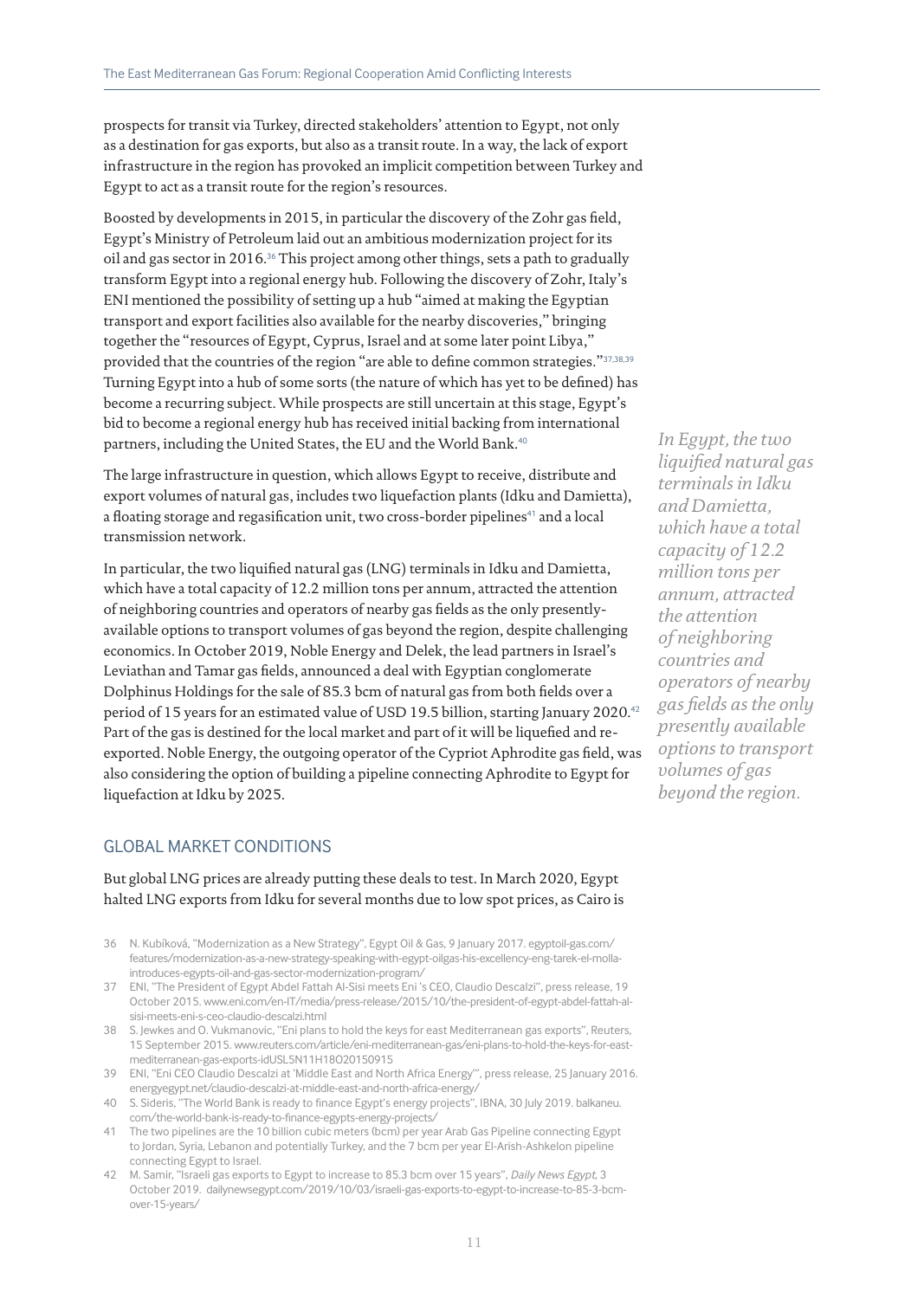unwilling to sell the gas at below USD 5 per million British thermal units (BTU).<sup>43</sup> Already last year, Idku's exports fell sharply between August and October 2019 due to low prices.<sup>44</sup> The deal to import gas from Israel was later revealed to have included a clause allowing the buyer to reduce volumes imported by up to 50 percent if Brent price is below an average of USD 50 per barrel throughout the year.<sup>45</sup> Plans to import gas from Aphrodite by the mid-2020s have been shrouded in doubt from the start.<sup>46</sup> In June, Noble Energy, which was already suffering from strained finances, has signaled its intention to "reconfigure" its work schedule in Cyprus due to the coronavirus pandemic and the drop in commodity prices.47 On July 20, Chevron announced an agreement to acquire the Texas-based company, and the takeover was completed in October.<sup>48</sup> Assuming that Chevron holds on to Noble Energy's assets in Cyprus and Israel, the U.S. major may reexamine certain aspects of Aphrodite's development plan and the second phase of Leviathan's development.

Gas markets were already under pressure before the coronavirus crisis swept across the industry. A combination of oversupply—as a series of LNG projects came online in 2019—and weaker demand kept a lid on prices. The industry was bracing for a series of new projects that threatened additional waves of supplies over the coming years.

The coronavirus crisis exacerbated the supply-demand imbalance in the short term. Gas consumption throughout 2020 is set to drop by about 4 percent compared to 2019, according to the International Energy Agency.<sup>49</sup> However, the full impact of the crisis on the industry cannot yet be measured. The pandemic also deferred a number of LNG projects as companies reconsidered their spending, financing became more difficult and projects under construction were put on hold. While it is hard to predict when the impact of the crisis will fade, from an industry perspective, the outlook on the medium to long term is more positive with a sustained growth in global demand for gas while lesser volumes of LNG may hit the markets as a result of the slowdown in investments spurred by the crisis and the deferral, or even cancelation, of projects. Gas markets may emerge in a healthier shape after the crisis.

However, since there will still be ample supplies, LNG markets will remain highly competitive, keeping pressure on and leaving little room for new high-cost producers.

#### LOCAL AND REGIONAL MARKETS

Offshore Eastern Mediterranean gas resources face considerable commercial challenges. A number of export routes beyond the immediate neighborhood– whether in LNG form or via pipelines– have been investigated but "none ha[ve] been found economically feasible" at this point and are "likely to remain uncompetitive" given prevailing prices in export markets.<sup>50</sup>

- 43 Peter Stevenson, interview with author, 25 May 2020. Stevenson is Mediterranean analyst at Middle East Economic Survey (MEES).
- 44 *Enterprise*, "Idku natgas exports reduced by 80% since August -source", 13 October 2019. enterprise.press/stories/2019/10/13/idku-natgas-exports-reduced-by-80-since-august-source
- 45 P. Stevenson, "Egypt Halts LNG Exports As Eni & Shell Bear The Brunt Of Gas Surplus", Middle East Economic Survey (MEES), 10 April 2020. www.mees.com/2020/4/10/oil-gas/egypt-halts-lng-exports-aseni-shell-bear-the-brunt-of-gas-surplus/f1f6f100-7b33-11ea-98a1-d7a0ef9df7e1
- 46 C. Ellinas, "Gloomy outlook: Aphrodite moves to exploitation", *CyprusMail*, 17 November 2019. cyprusmail.com/2019/11/17/gloomy-outlook-aphrodite-moves-to-exploitation
- 47 E. Hazou, "Noble hints at delay in plans for Aphrodite gas field", *CyprusMail*, 16 June 2020. cyprus-mail. com/2020/06/16/noble-hints-at-delay-in-plans-for-aphrodite-gas-field
- 48 Chevron, "Chevron Completes Acquisition of Noble Energy", press release, 5 October 2020. www.chevron.com/stories/chevron-completes-acquisition-of-noble-energy
- 49 International Energy Agency, "Gas 2020", June 2020. www.iea.org/reports/gas-2020
- 50 Amira El-Mazni, interview with author, 30 June 2020. El-Mazni is an independent LNG expert and former EGAS vice chairman for regulatory affairs and leader of the Oil & Gas Hub Strategy team, which is program 6 of Egypt's Oil & Gas Sector Modernization Project.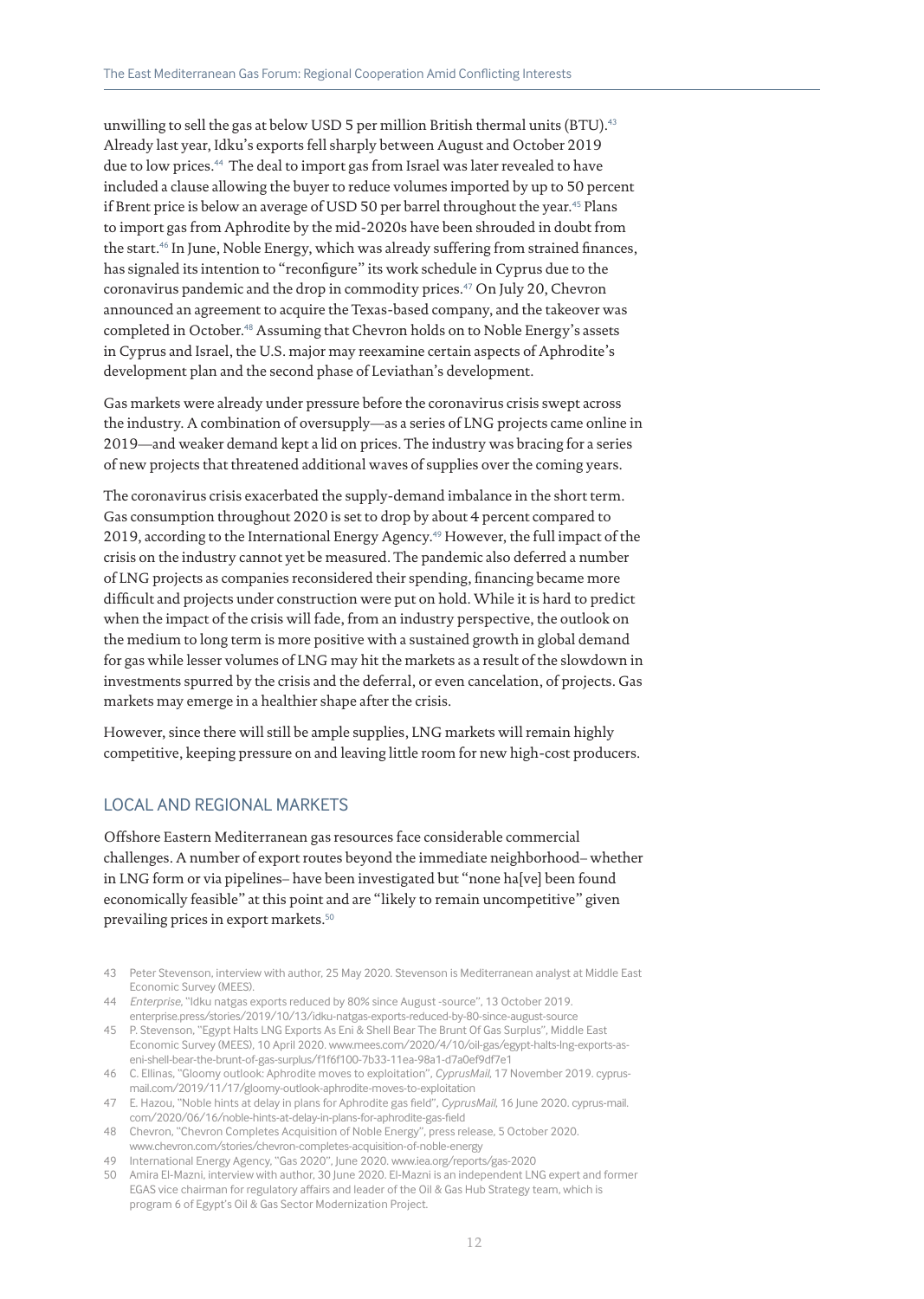Export projects depend above all on economic viability. In the Eastern Mediterranean, this is often hampered by relatively high prices of gas at the wellhead. In light of the above, what then are the markets in which these gas resources can be competitive?

Technically speaking, local and regional markets represent the most reasonable destination for Eastern Mediterranean gas resources. On paper, these are the primary markets that have the potential to convert much of these resources beyond Egypt into exploitable commodities. While it would be unfortunate to overlook the growing demand for natural gas in the region, a regional solution faces serious challenges, including geopolitical tensions that may prove too difficult to overcome. (See part II above.)

Opting for a regional solution brings to light two central issues: 1) the importance of improving intra-regional gas infrastructure connectivity and 2) pursuing policies at the national level to encourage demand growth and continuously aim to expand the share of natural gas in the energy mix. Here too, the EMGF represents a valuable platform to coordinate such efforts.

The closest markets within reach– Egypt, Israel, Jordan and Turkey– consumed over 115 bcm of natural gas in 2019.51,52 The small Cypriot and Lebanese markets plan to start importing natural gas over the next few years, while demand in war-torn Syria is expected to recover with post-war reconstruction.<sup>53,54</sup> Gas demand is expected to grow at a robust pace with plans to increase the share of natural gas in the power generation mix across the region, while industrial, residential and transportation gas use is also set to grow, albeit at a more modest pace.

There is a real opportunity in power generation not only because gas can be used to "replace oil and coal imports and encourage new private-sector power generation," but also because in many countries in the region "the development and maintenance of even basic infrastructure have been neglected through decades of conflict."55,56 Reliable power supplies are lacking and have been a main "source of discontent among populations."57 "Electricity demand is predicted to triple in the region over the next 30 years, fueled by high population growth."58 This in itself is an opportunity for the region's natural gas resources. "If a full-scale regional grid is ruled out because of political conflicts, power could be supplied from new and upgraded plants in individual countries, and possibly coordinated through a central hub."<sup>59</sup>

The two largest natural gas consumers in the immediate vicinity are Turkey and Egypt, followed by Israel.60 Egypt and Israel largely rely on domestically produced gas. When it comes to Egypt's supply/demand balance, the picture is "slightly fuzzy."61 On one hand, Egypt faces high decline rates at already producing fields and a growing population, but Cairo is also looking at virgin, frontier acreage in its Western Mediterranean to possibly

- 51 S. Elliott, "Jordan's lawmakers approve draft law to ban Israeli gas imports: reports", S&P Global Platts, 20 January 2020. www.spglobal.com/platts/en/market-insights/latest-news/natural-gas/012020-jordanslawmakers-approve-draft-law-to-ban-israeli-gas-imports-reports
- 52 BP, "Statistical Review of World Energy 2020", 69th edition, 2020, p. 36. www.bp.com/content/dam/ bp/business-sites/en/global/corporate/pdfs/energy-economics/statistical-review/bp-stats-review-2020-full-report.pdf
- 53 G. Lakes, "Cyprus enters LNG era with FSRU groundbreaking at Vassilikos", S&P Global Platts, 10 July 2020. www.spglobal.com/platts/en/market-insights/latest-news/natural-gas/071020-cyprus-enters-lngera-with-fsru-groundbreaking-at-vassilikos
- 54 *The Daily Star*, "Lebanon opens bids for LNG terminals", 3 July 2019. www.dailystar.com.lb/Business/ Local/2019/Jul-03/486638-lebanon-opens-bids-for-lng-terminals.ashx
- 55 Amira El-Mazni, interview with author, 30 June 2020.

- 57 *Ibid*.
- 58 *Ibid*.
- 59 *Ibid*.
- 60 BP.

*"Electricity demand is predicted to triple in the region over the next 30 years, fueled by high population growth." This is an opportunity for the region's natural gas resources.*

<sup>56</sup> *Ibid*.

<sup>61</sup> Peter Stevenson, interview with author, 25 May 2020.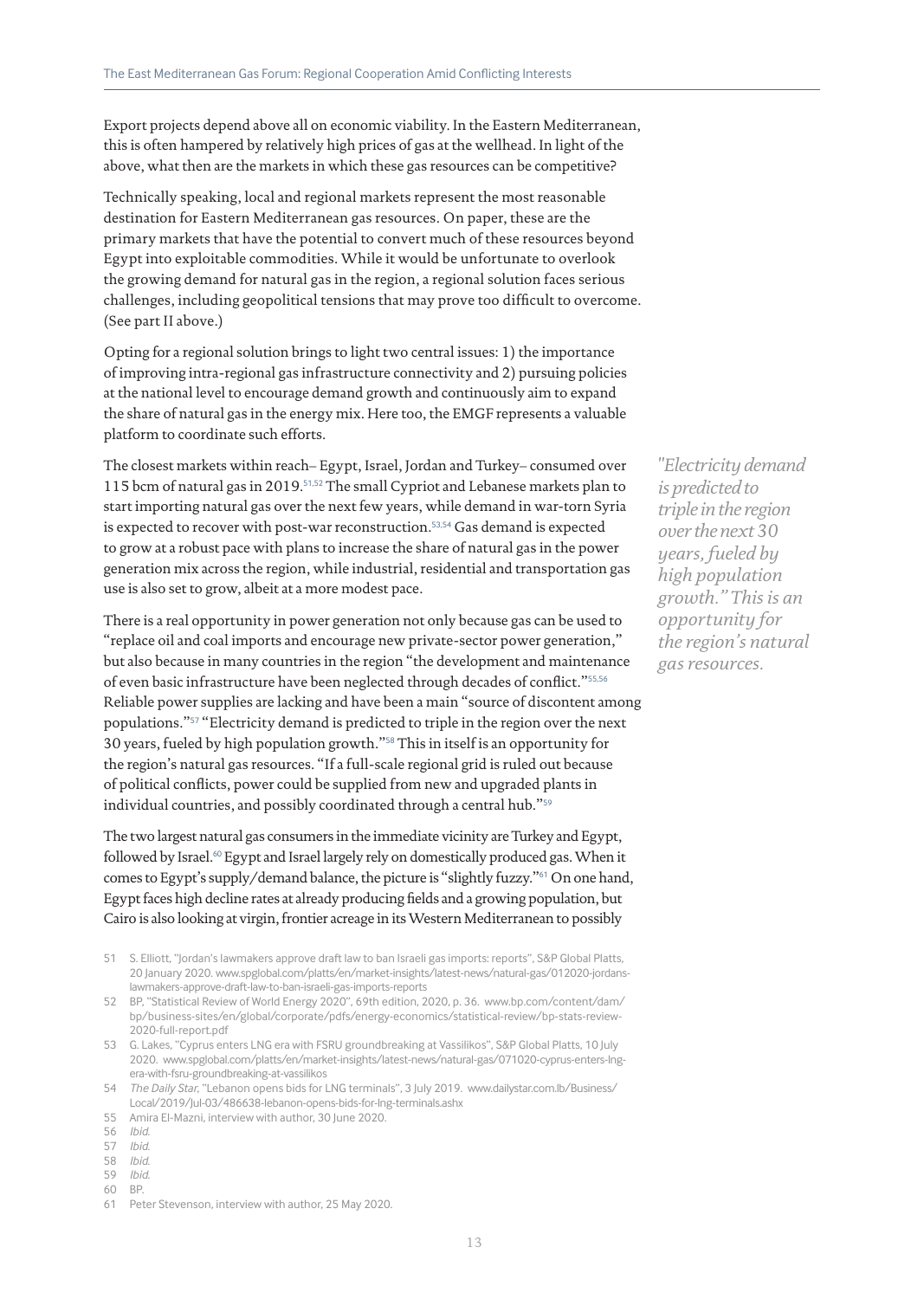offset its declining fields.62 Supplies are expected to exceed domestic demand until the mid-2020s, unless additional discoveries can start production.<sup>63</sup>

This leaves the Turkish market– which imports the bulk of its natural gas consumption– as the region's heavyweight, particularly as contracts for about 45 bcm per year are due to expire by 2026.<sup>64</sup> On the 21st of August 2020, Turkey announced the discovery of Tuna-1 in the Black Sea with an estimated potential of 320 bcm of natural gas (later revised up to 405 bcm).65,66 It is not clear at this point if these estimates are for recoverable resources, but if and when production starts, it may displace a portion of gas imports. How large a portion this is remains unclear, and though it is not enough to meet domestic needs, the discovery raises the chances for more to come. In the meantime, the Turkish market remains hard to ignore for offshore Eastern Mediterranean gas producers who face real challenges in finding markets where their gas can be competitive. However, equally hard to ignore are the geopolitical tensions that stand in the way.

#### BEYOND THE IMMEDIATE NEIGHBORHOOD

For more distant markets, a pipeline to Europe faces significant economic and geopolitical obstacles, which makes LNG a more reasonable, though still ambitious, aspiration. However, exporting significant volumes of gas in liquefied form in the future will require serious effort by companies and governments in the region to render Eastern Mediterranean gas competitive in global markets.

For companies, the key will be to keep upstream costs as low as possible and to find common ground with other companies– and potential competitors– to create synergies via joint developments, unless a player emerges with significant stakes in natural gas assets and infrastructure across the region. According to the GaffneyCline study prepared for the World Bank, prices at the wellhead within the Eastern Mediterranean region need to be in the range of \$1.50 to \$3.00 per million BTU to enable delivered costs to end user markets to be competitive.67 This is an ambitious target given prices at the wellhead for most deep-water gas fields in the region. To date, on paper, the least complicated way for the region's offshore gas to reach global markets remains via Egypt's LNG terminals. There, liquefaction tariffs are currently in the range of \$1.75 per million BTU.<sup>68</sup> These terminals have the advantage of being already built and ready to export.<sup>69</sup>

Expanding the region's liquefaction capacity appears to be an ambitious target at this stage. If at all justified, expanding the capacity of Egypt's LNG plants would be the more affordable option in the future. Other options have been suggested, such as an LNG plant in Cyprus or, more recently, on the Red Sea (though it raises the issue of over-dependence on a single transit route via Egypt), in addition to a floating LNG

62 *Ibid*.

- 63 Amira El-Mazni, interview with author, 30 June 2020.
- 64 D. O'Byrne, "Commodities 2020: Turkish gas market promising further changes in 2020", S&P Global Platts, 31 December 2019. www.spglobal.com/platts/en/market-insights/latest-news/natural-gas/123119 commodities-2020-turkish-gas-market-promising-further-changes-in-2020
- 65 TPAO, "TPAO discovers a colossal gas field in Western Black Sea offshore, first ever gas discovery in Turkish ultra-deep water", press release, 21 August 2020. www.tpao.gov.tr/file/2008/tuna-discoverypress-release-3435f3fe76919966.pdf
- 66 TPAO, "TPAO has made a second discovery in the lower section of Tuna-1 well adding another 85 BCM (3 TCF) lean gas to its Sakarya Find in Western Black Sea", press release, 17 October 2010. www.tpao.gov.tr/file/2010/press-release-tuna-1-discovery-17-10-2020-3825f8b0ef03ee93.pdf
- 67 Ryan Pereira, interview with author, 7 July 2020.
- 68 P. Ramsay, "Apicorp sees more woes for Egyptian and Algerian LNG", Petroleum Economist, 13 October 2020. admin.petroleum-economist.com/articles/midstream-downstream/lng/2020/apicorp-sees-morewoes-for-egyptian-and-algerian-lng

*For more distant markets, a pipeline to Europe faces significant economic and geopolitical obstacles, which makes LNG a more reasonable, though still ambitious, aspiration.*

<sup>69</sup> Peter Stevenson, interview with author, 25 May 2020.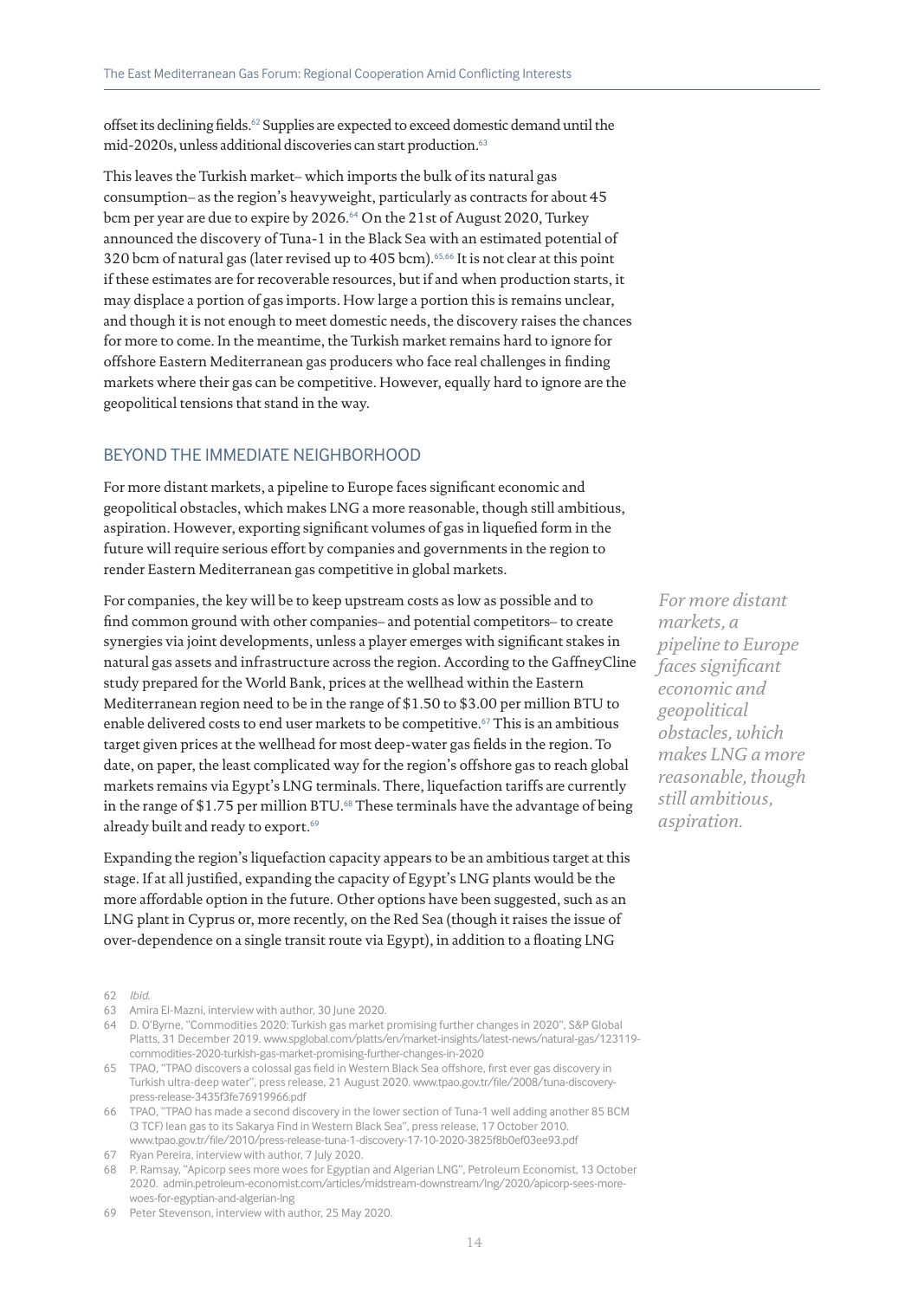solution, an option examined by Leviathan's previous operator for the second phase of the gas field's development despite its challenges.<sup>70</sup>

Against this background, Chevron's entrance as a major player in the Eastern Mediterranean– provided that they do not divest their assets in the region– may give further impetus to monetization projects in the region with a bolder approach to risk and a bigger ability to deploy and mobilize capital compared to the Texasbased company.

For governments, a wide range of efforts is needed, from proposing competitive fiscal frameworks to liberalizing markets and opening access to relevant infrastructure, encouraging regional cooperation and harmonizing policies and regulatory frameworks.

Whether for governments or for companies, the EMGF offers a platform to coordinate exactly such efforts. As outlined by the 2019 Cairo Declaration, the Forum aims to work toward the creation of a regional gas market, optimize resource development, encourage an efficient utilization of existing and future infrastructure and foster cooperation, including at the level of policies.

Naturally, Egypt is at the center of this envisioned configuration. But turning vision into reality requires Cairo to pursue sector reforms, including the liberalization of its gas market and a reconsideration of its pricing schemes to encourage the import of natural gas from nearby gas fields and reexport it within the region and beyond via its large gas infrastructure.

These are daunting tasks. If the stars align, the end-result might well unlock the region's offshore gas riches by improving their competitiveness.

Incidentally, if this chain of events takes its course and facilitates the exploitation of offshore resources, it could limit the impact of Turkey's "spoiler strategy." The time for dialogue comes when all sides become aware that they have something to lose, as well as something to gain. To make the most out of these resources and ensure a healthy climate for investors, no side should be marginalized. Coronavirusrelated postponements in the region could give stakeholders a pause and may be an opportunity for a diplomatic effort to defuse tensions.

<sup>70</sup> A. Barkat, "Israel, Egypt mull Sinai LNG plant for Asian exports", Globes, 28 July 2019. en.globes.co.il/en/ article-israel-egypt-mulling-sinai-lng-plant-for-asian-exports-1001295220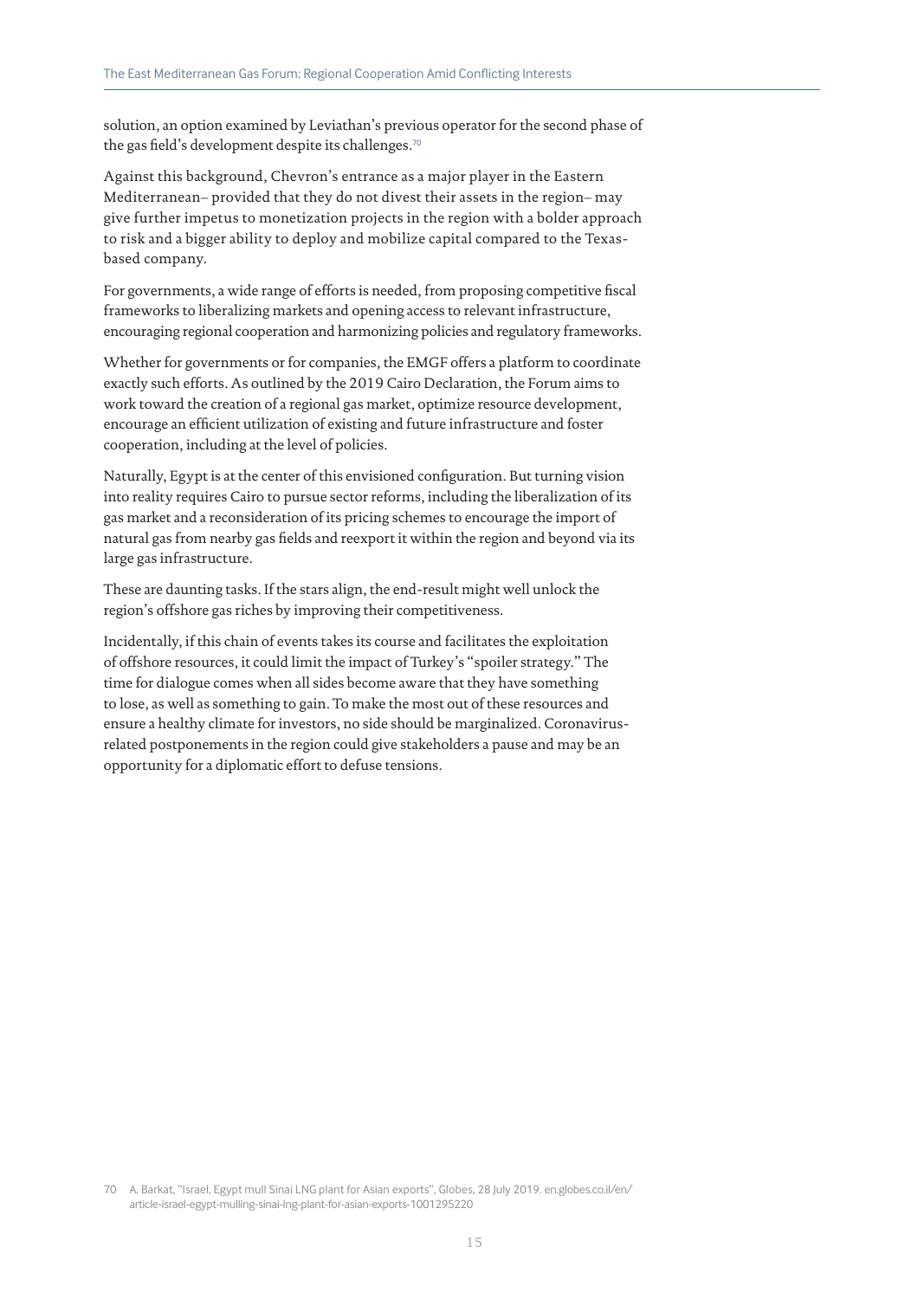## IV. Making the forum work

As recently evidenced by the postponement of a series of drillings in the region and a licensing round in Lebanon, the current low-price environment makes the deepwater gas potential of the Eastern Mediterranean less attractive for investors keen on controlling their operating expenses.71 But gas markets, much like oil markets, are cyclical. A decline in exploration budgets and slowdown in project investments are usually followed by a slower than expected growth in supplies ultimately driving prices upwards again.

This does not mean that the countries of the Eastern Mediterranean merely need to sit out the cycle. An improvement in global market conditions will not automatically reflect positively on the region's potential. LNG markets will remain highly competitive due to ample supplies, thus keeping pressure on high-cost producers. The competitiveness of deep-water gas resources in the Eastern Mediterranean is by nature challenged and is further hampered by small local markets in some cases, insufficient infrastructure to bring this gas to customers, geopolitical tensions and, at the national level, certain shortcomings in the regulatory frameworks. These are the parameters that affect the competitiveness of these offshore resources.

Some of these parameters are beyond the realm of human control. To mitigate the innate challenges associated with the development of deep-water gas resources in the Eastern Mediterranean, the other parameters– insufficient infrastructure, shortcomings in the regulatory frameworks and geopolitical tensions– must be addressed for a chance to make these resources competitive. This entails a collaborative regional approach geared toward capitalizing on existing infrastructure, creating synergies to bring upstream costs down, and reviewing certain aspects of the regulatory frameworks to help make exports viable. This is a complex worklist with no guarantee of results. The EMGF offers a platform to address these constraints, coordinate efforts and formulate potential solutions. As such, it is an encouraging first step, but one that must ultimately be scaled up and, ideally, broadened to include other regional players to fully achieve its potential.

At this point, it is too early to anticipate how the forum will evolve or if it will be able to carry out its mission and impose itself as an efficient player that could facilitate the monetization of the region's resources. From a geopolitical perspective, leaving a number of countries out of the equation may not necessarily lead to unwanted consequences. But it is not without risks either. It may encourage those countries that feel left out to join efforts and coordinate their policies. The region could do without alignments and counter alignments possibly amplifying current trends and creating additional frictions that could also be exploited and fueled by outside actors. For Egypt in particular, how relations between Turkey and its neighbors are going to evolve might also affect the Forum. However unattainable it appears to be at this point, a stabilization of Ankara's relations with its neighbors following a diplomatic push is not impossible. In this case, Egypt's neighbors may then find that exporting part of their production to Turkey could also be an attractive option. This may challenge Egypt and the EMGF's added value of leveraging existing infrastructure in Egypt to facilitate the development of the region's offshore gas resources. Egypt and the EMGF must anticipate this scenario, however unlikely it may seem, and demonstrate enough creativity and flexibility to remain relevant.

Lebanese Petroleum Administration, "Postponement of the deadline for the submission of applications to participate in the Second Offshore Licensing Round", 31 May 2020. www.lpa.gov.lb/english/news-ampmedia/news/postponment-of-the-deadline-for-the-submission-of-the-solr-applications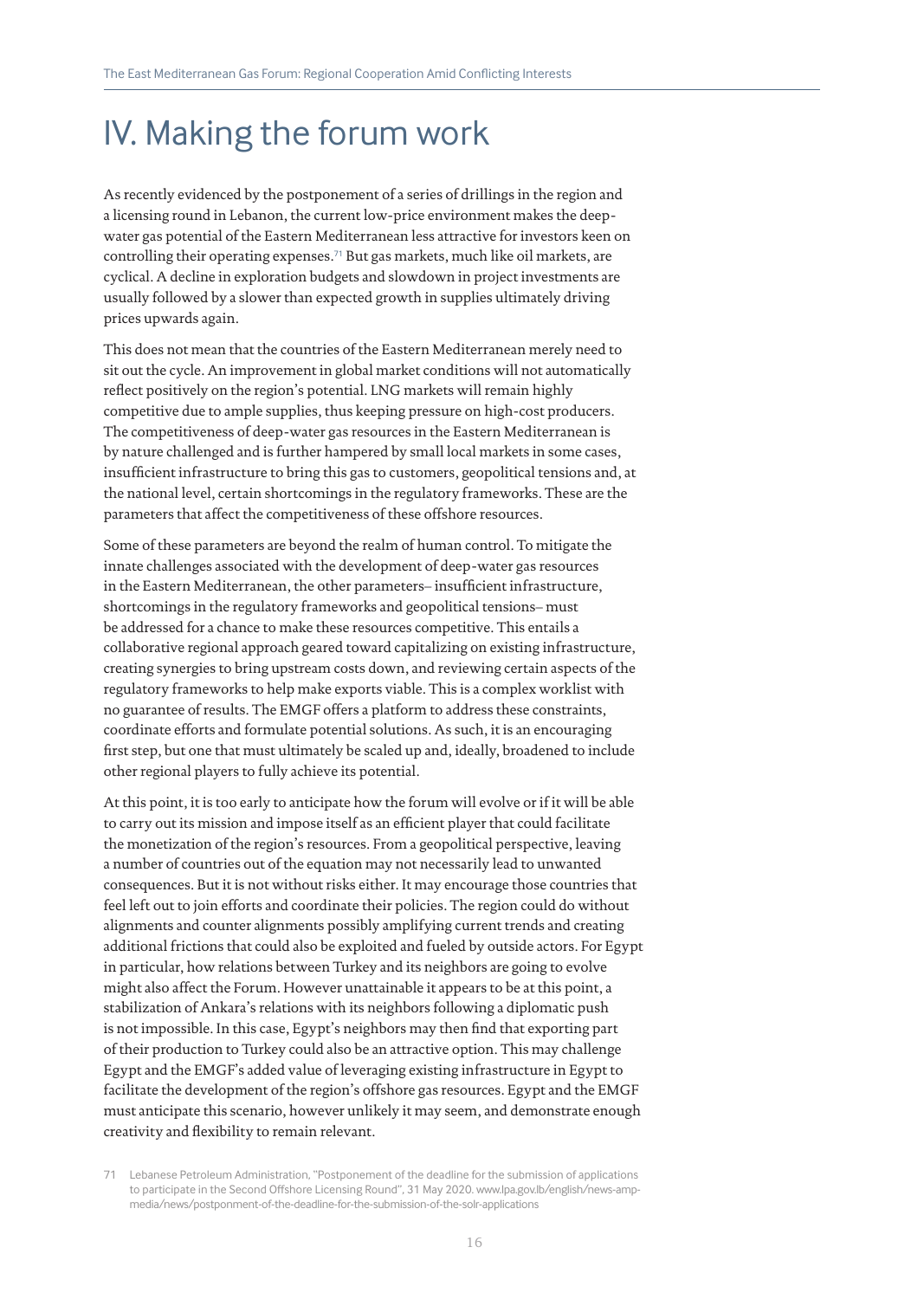From a governance perspective, the Forum has most to gain by promoting a set of international standards to maximize the benefits derived from the exploitation of natural resources. Working to reduce corruption and illicit financial flows and making sure projects comply with environmental, social and health standards would contribute to ensuring a healthy environment for states, investors and citizens. The EMGF should also lead by example and strive to enhance transparency, starting by launching an online platform providing more information about the organization (its structure, activities, publications and financial resources) and by encouraging members to work toward the implementation of the Extractive Industries Transparency Initiative. In addition, and as the only regional organization focused on the exploitation of natural gas resources and bringing together governmental bodies, financial institutions and private sector companies, the EMGF must support the exchange of industry skills among its members. This could start with traditional forms of training sessions for public sector employees and industry professionals from EMGF countries, then move toward investment in research via, for example, the establishment of an energy knowledge hub involving the private sector and institutions of higher education.<sup>72</sup>

<sup>72</sup> M. El Ghandour, "An East Med Center of Excellence in the Making?", *Egypt Oil & Gas*, 9 September 2019. egyptoil-gas.com/features/an-east-med-center-of-excellence-in-the-making